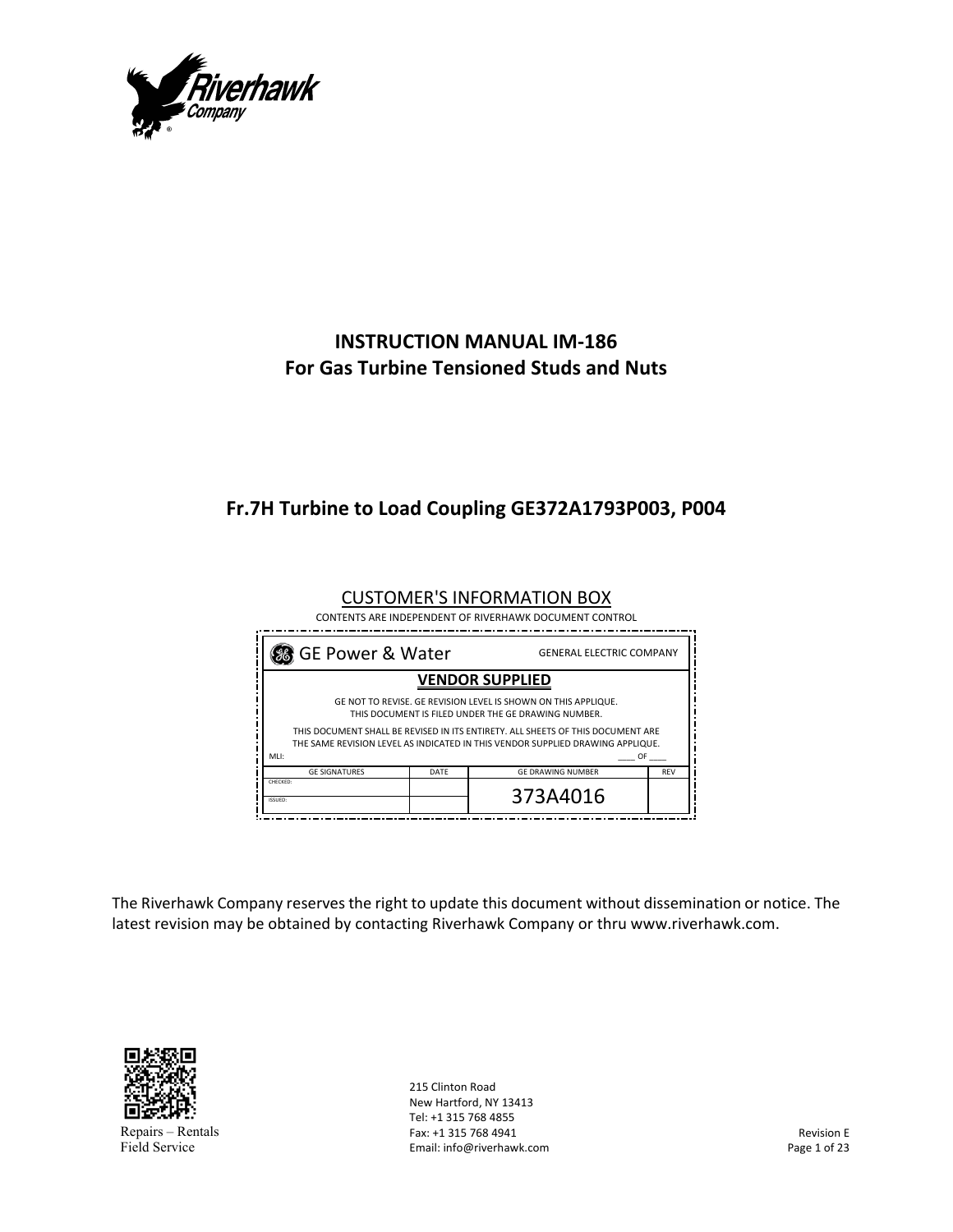# **Table of Contents**

| Section     | Description                               | Page Number    |
|-------------|-------------------------------------------|----------------|
| 1.0         | <b>Cautions and Safety Warnings</b>       | 3              |
| 2.0         | Scope                                     | 4              |
| 3.0         | <b>Quick Check-List</b>                   | 4              |
| 4.0         | <b>General Preparations</b>               | $\overline{7}$ |
| 5.0         | Preparation of Hardware                   | 8              |
| 6.0         | Nut and Stud Assembly                     | 10             |
| 7.0         | Assembly of Hydraulic Tensioner Equipment | 10             |
| 8.0         | Assembly of Tensioner on Stud             | 11             |
| 9.0         | <b>Stud Pulling and Tensioning</b>        | 13             |
| 10.0        | <b>Thread Locking</b>                     | 14             |
| 11.0        | Stud/Nut Removal                          | 15             |
| 12.0        | <b>Frequently Asked Questions</b>         | 16             |
| 13.0        | <b>Revision History</b>                   | 18             |
| Appendix A1 | <b>EC Declaration of Conformity</b>       | 19             |
| Appendix A2 | <b>UKCA Declaration of Conformity</b>     | 20             |
|             | <b>Figures and Illustrations</b>          | 21             |
|             | 20-Bolt Tensioning Pattern Record Sheet   | 23             |



215 Clinton Road New Hartford, NY 13413 Tel: +1 315 768 4855 Fax: +1 315 768 4941 Email: info@riverhawk.com CUSTOMER'S INFORMATION BOX

CONTENTS ARE INDEPENDENT OF RIVERHAWK DOCUMENT CONTROL REV GE DRAWING NUMBER

373A4016

į ļį 

j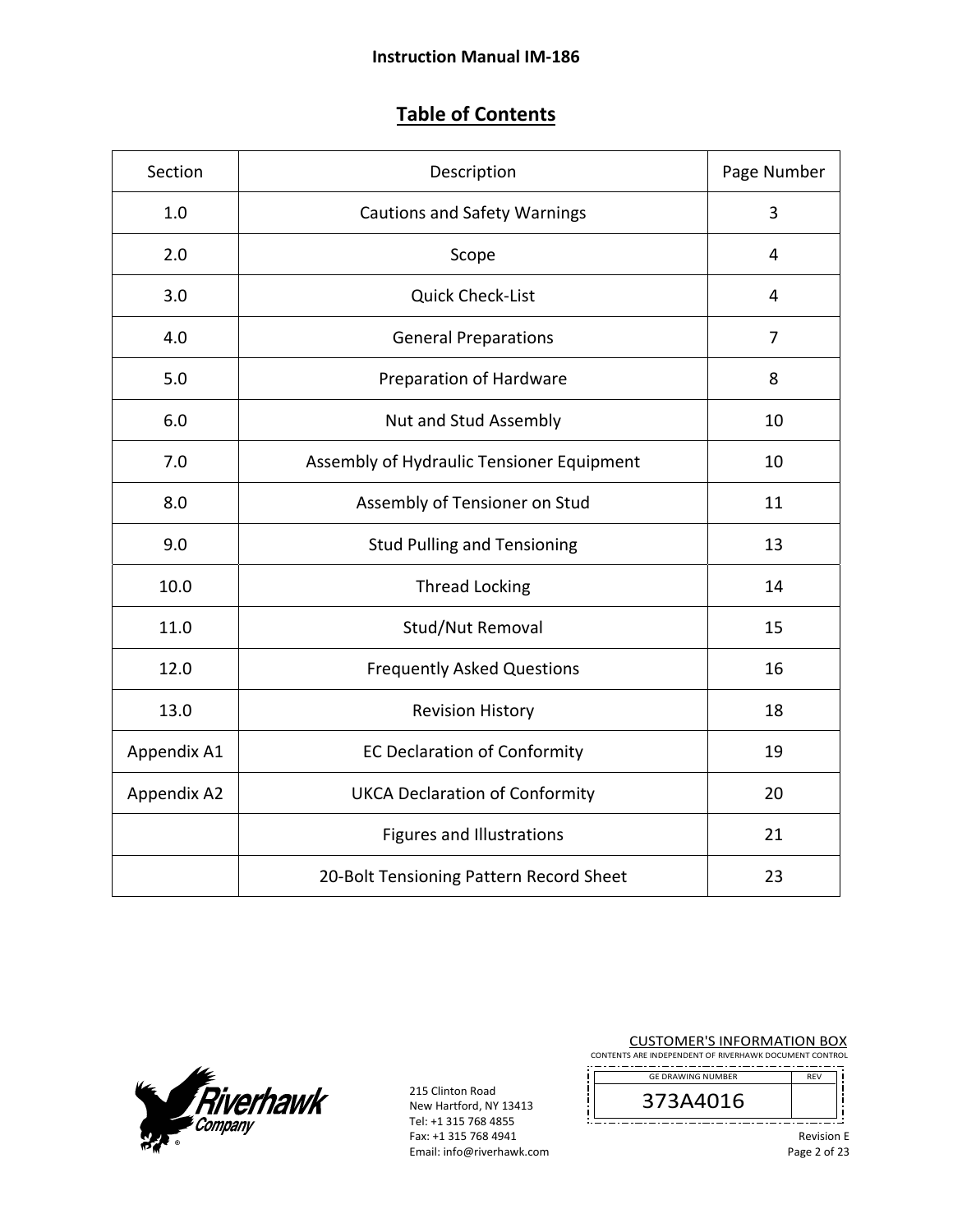#### **1.0 Cautions and Safety Warnings**

#### **WARNING**

Improper tool use and the failure to follow the correct procedures are the primary root causes of tools failures and personal injuries. A lack of training or experience can lead to incorrect hardware installation or incorrect tool use. Only trained operators with careful, deliberate actions should use hydraulic tensioners. Contact Riverhawk Company with any training needs.

#### **WARNING**

Risk of high pressure hydraulic fluid injection. Riverhawk tools operate under high pressure. Thoroughly inspect all hoses and connections for damage or leaks prior to using this equipment.

#### **CAUTION**

Personal injury and equipment damage can occur if the puller screw is not securely engaged with the tapered thread of the stud. Proper engagement is achieved when the puller screw is tight in the stud and the Tensioner Assembly is free to rotate.

#### **WARNING**

The proper personal protective equipment must be worn at all times. Riverhawk recommends at a minimum, safety glasses, long sleeve shirt, hard hat, heavy work gloves, and steel toe shoes.

#### **WARNING**

The safety cage MUST be in place and hands kept out of designated areas at all times when the puller tool is pressurized otherwise personal injury can occur.

#### **CAUTION**

DO NOT EXCEED THE MAXIMUM PRESSURE VIBROSCRIBED ON THE PULLER BODY. Excessive pressure can damage the stud and the puller screw.

#### **WARNING**

Fire Hazard; DO NOT heat when the puller assembly is in place. Personal injury or equipment damage may occur. Use of an Oxy‐Acetylene torch is not recommended.

#### **NOTICE**

Do not use more thread locking compound than specified or the nut may be VERY difficult to remove at disassembly.



215 Clinton Road New Hartford, NY 13413 Tel: +1 315 768 4855 Fax: +1 315 768 4941 Email: info@riverhawk.com

| <b>CUSTOMER'S INFORMATION BOX</b>                      |  |  |
|--------------------------------------------------------|--|--|
| CONTENTS ARE INDEPENDENT OF RIVERHAWK DOCUMENT CONTROL |  |  |

--------------------------------------REV GE DRAWING NUMBER

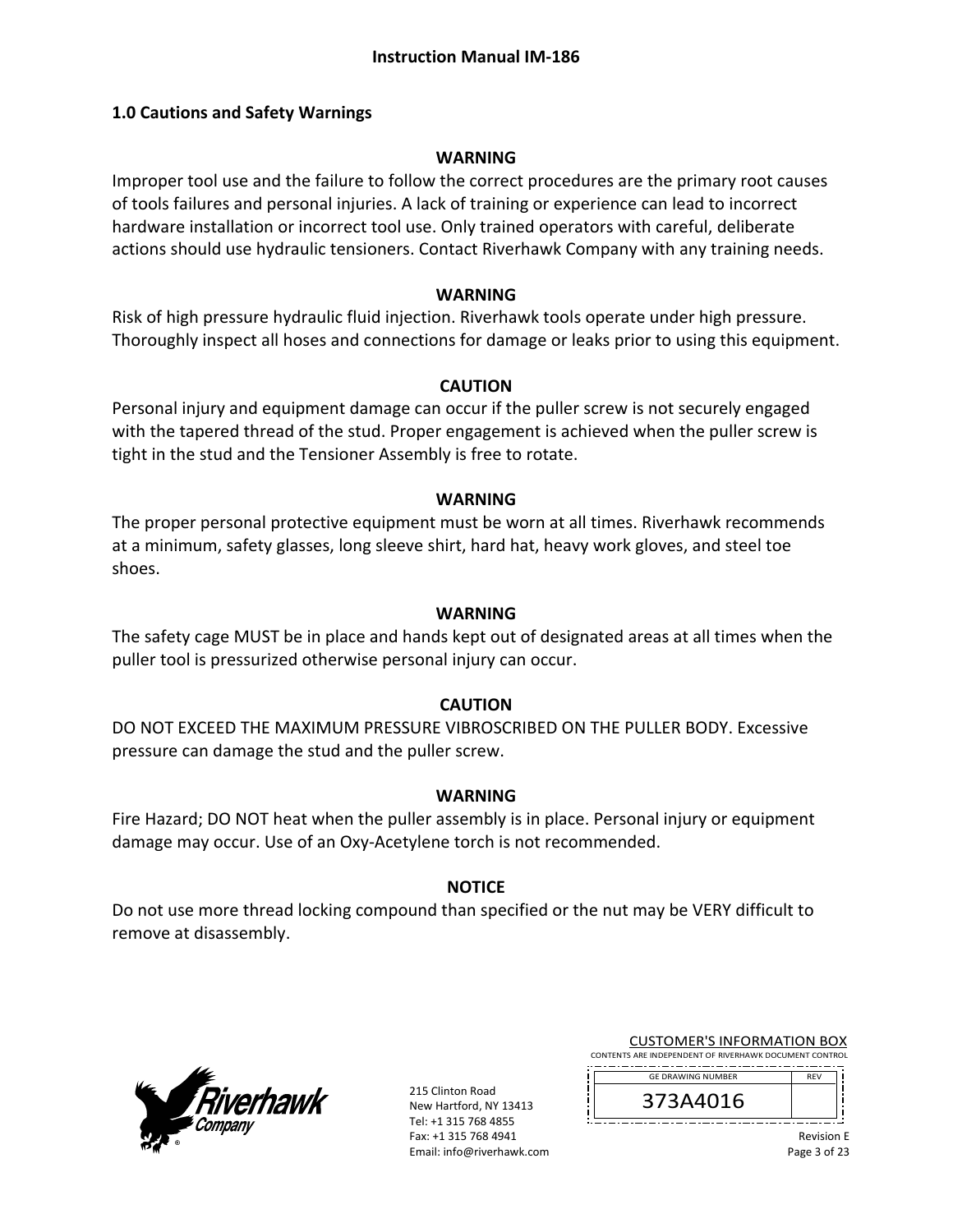#### **Instruction Manual IM‐186**

#### **CAUTION**

DO NOT EXCEED THE MAXIMUM PRESSURE VIBROSCRIBED ON THE PULLER BODY. Excessive pressure can damage the stud and puller screw

Note: Do not over extend the stud. Over extension can cause the piston to loose its seal and leak oil.

**Note:** Before threading the puller screw into the stud, carefully check the cleanliness of both the stud's and the puller screw's conical threads. Apply a light coat of clean turbine oil or a spray lubricant to the puller screw. Do not use "Never Seize" on the conical threads. This procedure will ease assembly and assure positive mating of the threads before tightening.

#### **2.0 Scope**

This document describes the procedure to be used to install studs and nuts supplied by Riverhawk Company in the flanges at the turbine/coupling and coupling/generator connections. This hardware is depicted on the following drawings these drawings as well as the tooling drawings form a part of this manual.

HF‐1554

#### **3.0 Quick Checklist**

The following checklist is intended as a summary of the steps needed to use the Riverhawk‐ supplied equipment. New personnel or those experienced personnel who have not used the Riverhawk equipment recently are encouraged to read the entire manual.

#### **EQUIPMENT INSPECTION**

- $\Box$  Check oil level in hydraulic pump.
- $\Box$  Check air pressure at 80 psi [5.5 bar] minimum. (For air-driven pumps)
- $\Box$  Check hydraulic hose for damage.
- $\Box$  Test pump.



215 Clinton Road New Hartford, NY 13413 Tel: +1 315 768 4855 Fax: +1 315 768 4941 Email: info@riverhawk.com

|                                                        |  |  |  | <b>CUSTOMER'S INFORMATION BOX</b> |  |
|--------------------------------------------------------|--|--|--|-----------------------------------|--|
| CONTENTS ARE INDEPENDENT OF RIVERHAWK DOCUMENT CONTROL |  |  |  |                                   |  |

--------------------------------------REV GE DRAWING NUMBER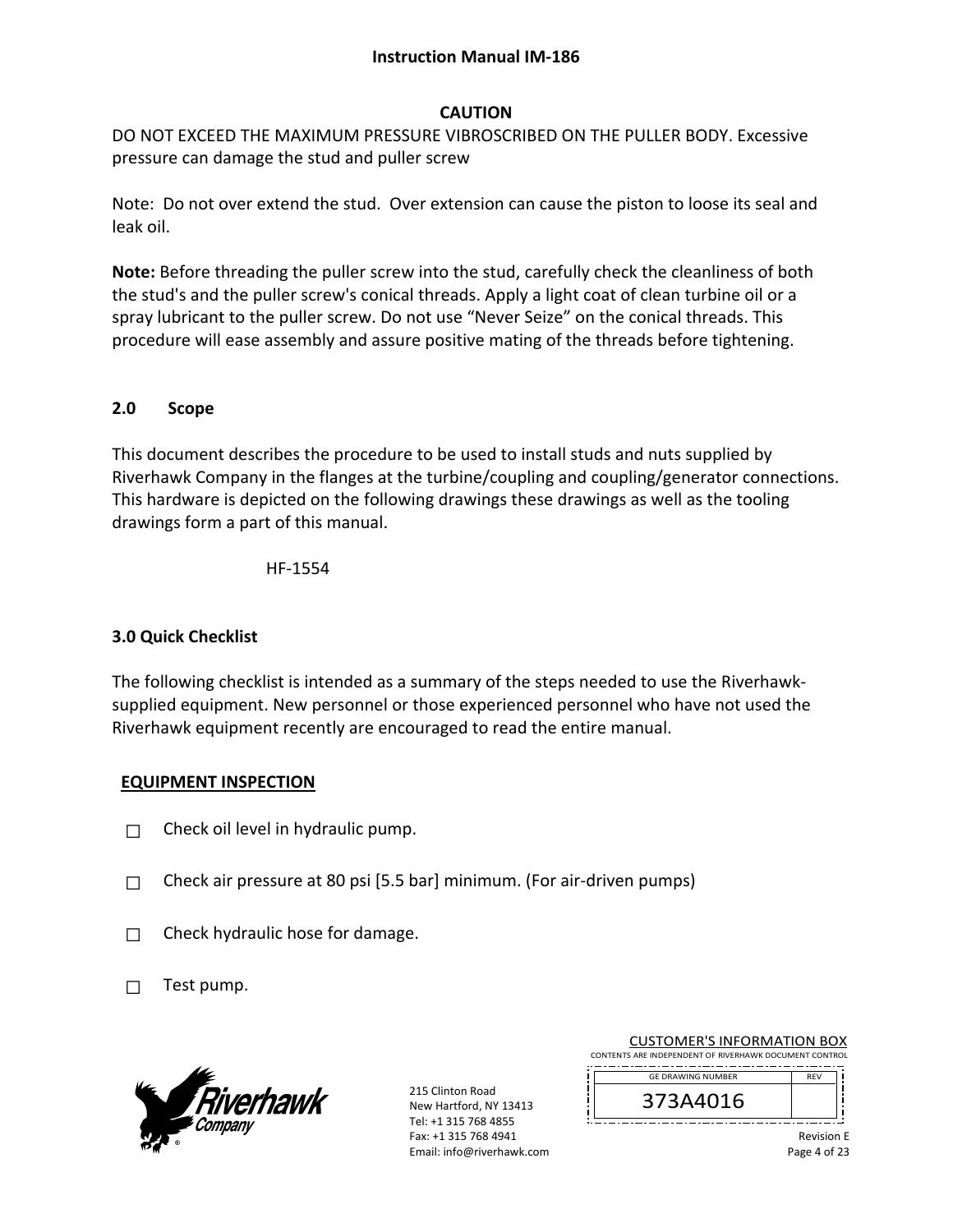$\Box$  Inspect tensioner for any damage.

#### **NUT AND STUD PREPARATION**

- $\Box$  Inspect stud and nuts for any damage.
- $\Box$  Measure stud length.
- $\Box$  Clean the studs and nuts.
- $\Box$  Install studs and nuts (off-center) into the flange.
- $\Box$  Set stick-out dimension on the coupling side of the flange.
- $\Box$  Hand tighten all studs.
- □ Verify stick‐out measurement (VERY IMPORTANT)

#### **Tensioning (Bolt installation)**

- $\Box$  Match the tensioner setup to the flange joint.
- □ Apply a light coat of clean turbine oil or spray lubricant to the puller screw. **DO NOT USE "NEVER SEIZE" ON THE CONICAL THREADS.**
- $\Box$  Slide spanner ring over the puller screw.
- $\Box$  Mount the tensioner on the stud in flange.
- $\Box$  Install spanner ring onto nut.
- $\Box$  Insert 1/2" hex Allen wrench into the back side of the stud.
- $\Box$  Tighten the puller screw.
- $\Box$  Back off puller screw 1/2 turn.



215 Clinton Road New Hartford, NY 13413 Tel: +1 315 768 4855 Fax: +1 315 768 4941 Email: info@riverhawk.com

| CONTENTS ARE INDEPENDENT OF RIVERHAWK DOCUMENT CONTROL |  |
|--------------------------------------------------------|--|
| <b>GE DRAWING NUMBER</b>                               |  |
| 373A4016                                               |  |

CUSTOMER'S INFORMATION BOX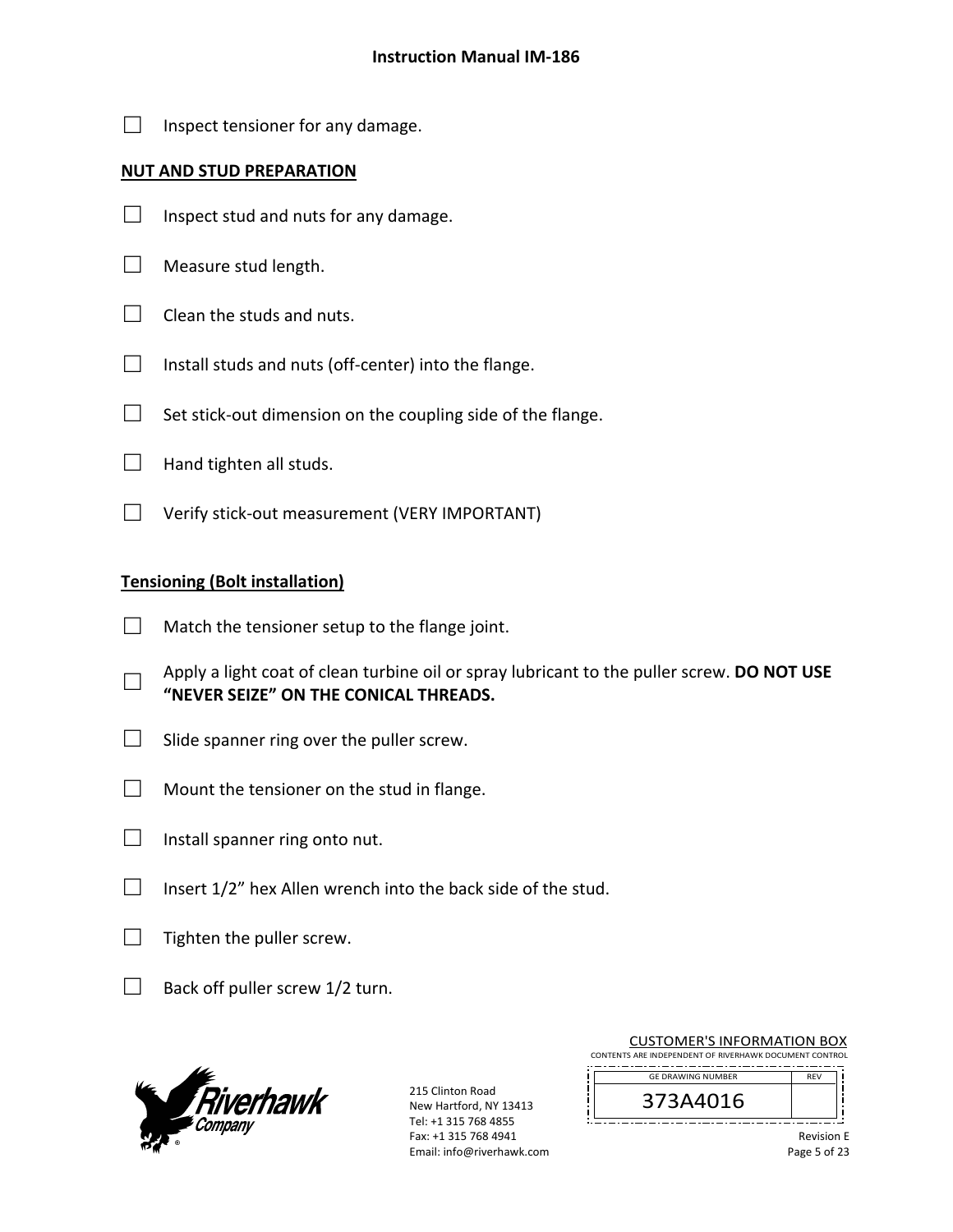- □ Retighten the puller screw and leave tight. **DO NOT BACK OFF PULLER SCREW.**
- □ Bleed the tensioner. **Do NOT bleed tensioner off of a stud! Damage to the tool will result!**
- $\Box$  Tension to 50%. Consult manual for correct pressure.
- $\Box$  Use the pin wrench in spanner ring to tighten nut.
- $\Box$  Release pressure, move to next stud in pattern.
- $\Box$  Repeat above steps at final pressure.
- $\Box$  Measure final stud length and record on stretch datasheets. Calculate stretch.
- □ Torque nuts' set screws.

#### **Detensioning (Stud removal)**

- □ Loosen nuts' set screws
- □ Inspect and clean studs' conical threads. **Do not continue until ALL debris is removed from the threads! Do not try to use the tensioner to remove a damaged stud!**
- □ Apply a light coat of clean turbine oil or spray lubricant to the puller screw. **DO NOT USE "NEVER SEIZE" ON THE CONICAL THREADS.**
- $\Box$  Slide spanner ring over the puller screw.
- $\Box$  Mount the tensioner on the stud.
- $\Box$  Install spanner ring into nut.
- $\Box$  Tighten the puller screw.
- $\Box$  Back off puller screw 1/2 a turn.



215 Clinton Road New Hartford, NY 13413 Tel: +1 315 768 4855 Fax: +1 315 768 4941 Email: info@riverhawk.com

| <b>GE DRAWING NUMBER</b> | <b>REV</b> |
|--------------------------|------------|
| l b                      |            |
|                          |            |

CUSTOMER'S INFORMATION BOX CONTENTS ARE INDEPENDENT OF RIVERHAWK DOCUMENT CONTROL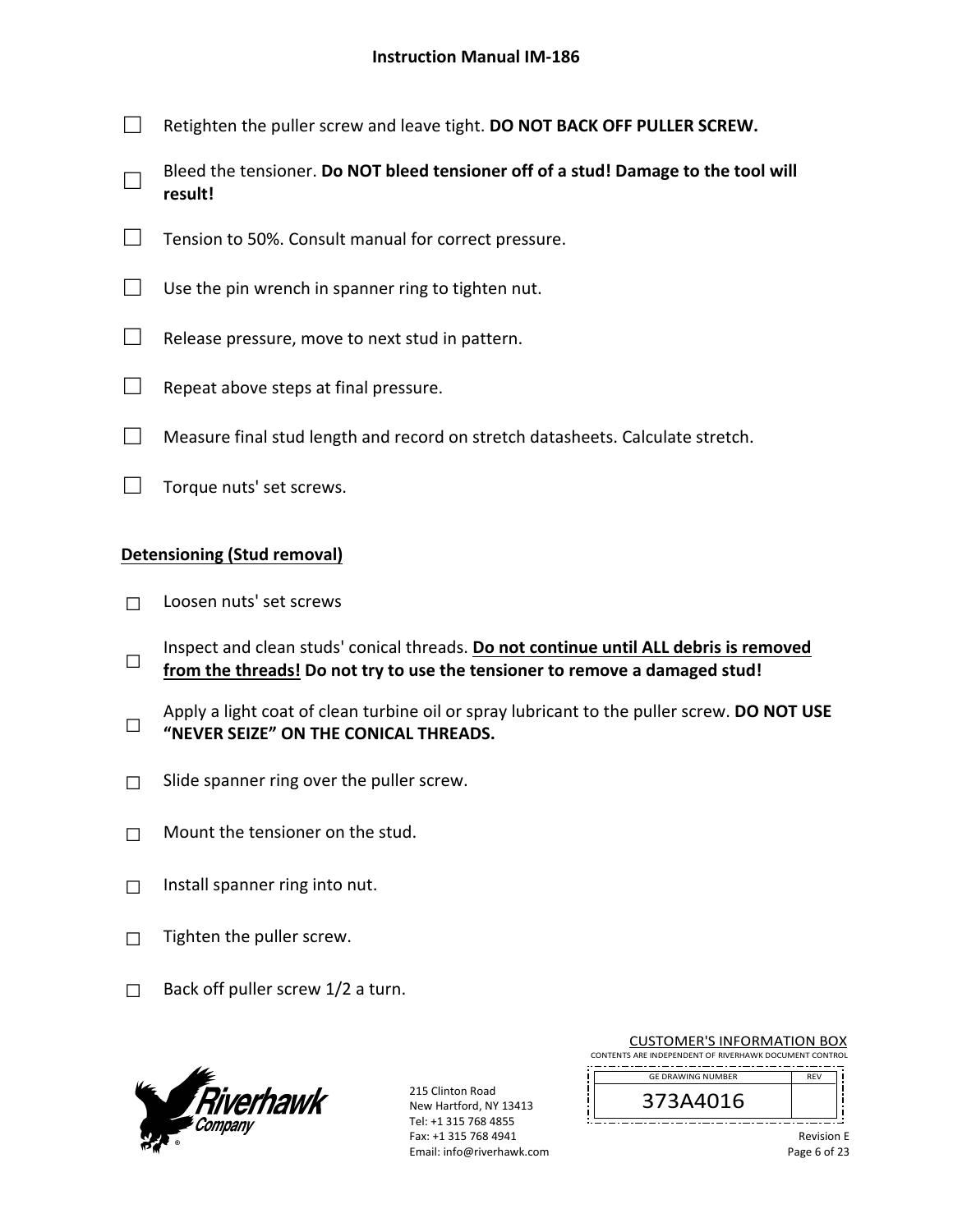□ Retighten the puller screw and leave tight. **DO NOT BACK OFF PULLER SCREW.**

□ Bleed the tensioner. **Do NOT bleed tensioner off of a stud! Damage to the tool will result!**

- $\Box$  Apply final pressure.
- $\Box$  Loosen nut with the spanner ring and pin wrench.
- $\Box$  Move to next stud in pattern

#### **4.0 General Preparations**

#### **Read and understand all instructions before installing and tensioning studs**

#### **4.1 Machine Preparation**

The flange to be tensioned must be fully closed prior to positioning of studs in the flanges. Turning the shafts of the turbine and the generator are not required, but may be useful. Also, it will be advantageous to remove as many obstructions as possible from the flange area, such as speed probes, shipping plates, and conduit.

#### **4.2 Hardware – Balance**

- Hardware is supplied as weight balanced sets
- Studs and Nuts are interchangeable within sets
- Do not intermix sets
- Save weight certification supplied with each set for the purchase of spares

#### **4.3 Tensioner – Care and Handling**

- When not in use, the tensioner shall be maintained in a clean environment and all caps and plugs for hydraulic openings and fittings must be in place.
- Use ISO 32 grade oil.
- When in use, the tensioner shall be protected from sand and grit.
- Long term storage coat tensioner with oil, return to original container, seal container and protect from moisture.



215 Clinton Road New Hartford, NY 13413 Tel: +1 315 768 4855 Fax: +1 315 768 4941 Email: info@riverhawk.com

| CONTENTS ARE INDEPENDENT OF RIVERHAWK DOCUMENT CONTROL |            |  |
|--------------------------------------------------------|------------|--|
|                                                        |            |  |
| <b>GE DRAWING NUMBER</b>                               | <b>RFV</b> |  |
|                                                        |            |  |
|                                                        |            |  |

CUSTOMER'S INFORMATION BOX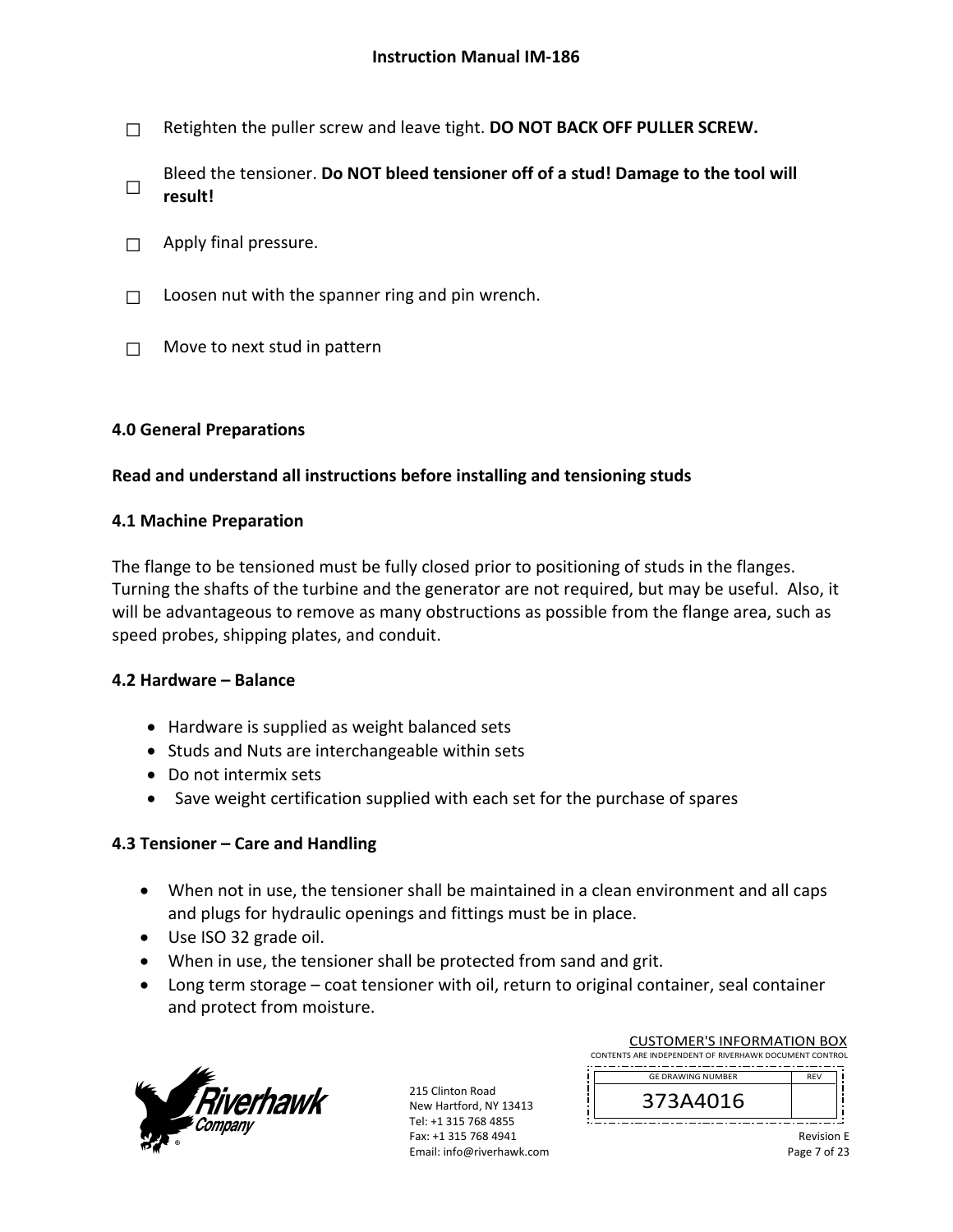• Shipment – coat tensioner with oil and ship in original container.

#### **4.4 Hand Tools**

Several hand wrenches and micrometers will be required to perform installation and measurement of the studs:

5/8" wrench 1" wrench 1" Socket & Impact Wrench A set of Allen Wrenches 3' – 4' Breaker Bar 14" to 15" micrometer or caliper

### **4.5 Special Tools**

| <b>Hydraulic Tensioner Kit:</b> | HT-2981 Hydraulic Tensioner<br>(reference GE 359B2589)                          |
|---------------------------------|---------------------------------------------------------------------------------|
| Hydraulic Pump Kit:             | AP-0532 Air-operated Hydraulic Pump<br>(recommended)<br>(reference GE 359B2502) |

#### **5.0 Preparation of Hardware**

#### **5.1 Nut Preparation**

For new installations, the nuts should come sealed from the factory and will need no cleaning.

Previously installed nuts require cleaning: as follows: Wire brush using a petroleum based solvent to remove any foreign material on the external surfaces and threads.

If previous installations employed a thread‐locking compound, which will be visible as a grayish‐ green residue, remove as much of this compound as possible.

#### **Do not apply thread lubricants to the threads.**

Finish the cleaning process by rinsing in a volatile solvent such as acetone and allow to dry.



215 Clinton Road New Hartford, NY 13413 Tel: +1 315 768 4855 Fax: +1 315 768 4941 Email: info@riverhawk.com

| CONTENTS ARE INDEPENDENT OF RIVERHAWK DOCUMENT CONTROL |            |  |
|--------------------------------------------------------|------------|--|
| <b>GE DRAWING NUMBER</b>                               | <b>RFV</b> |  |
| 373A4016                                               |            |  |

CUSTOMER'S INFORMATION BOX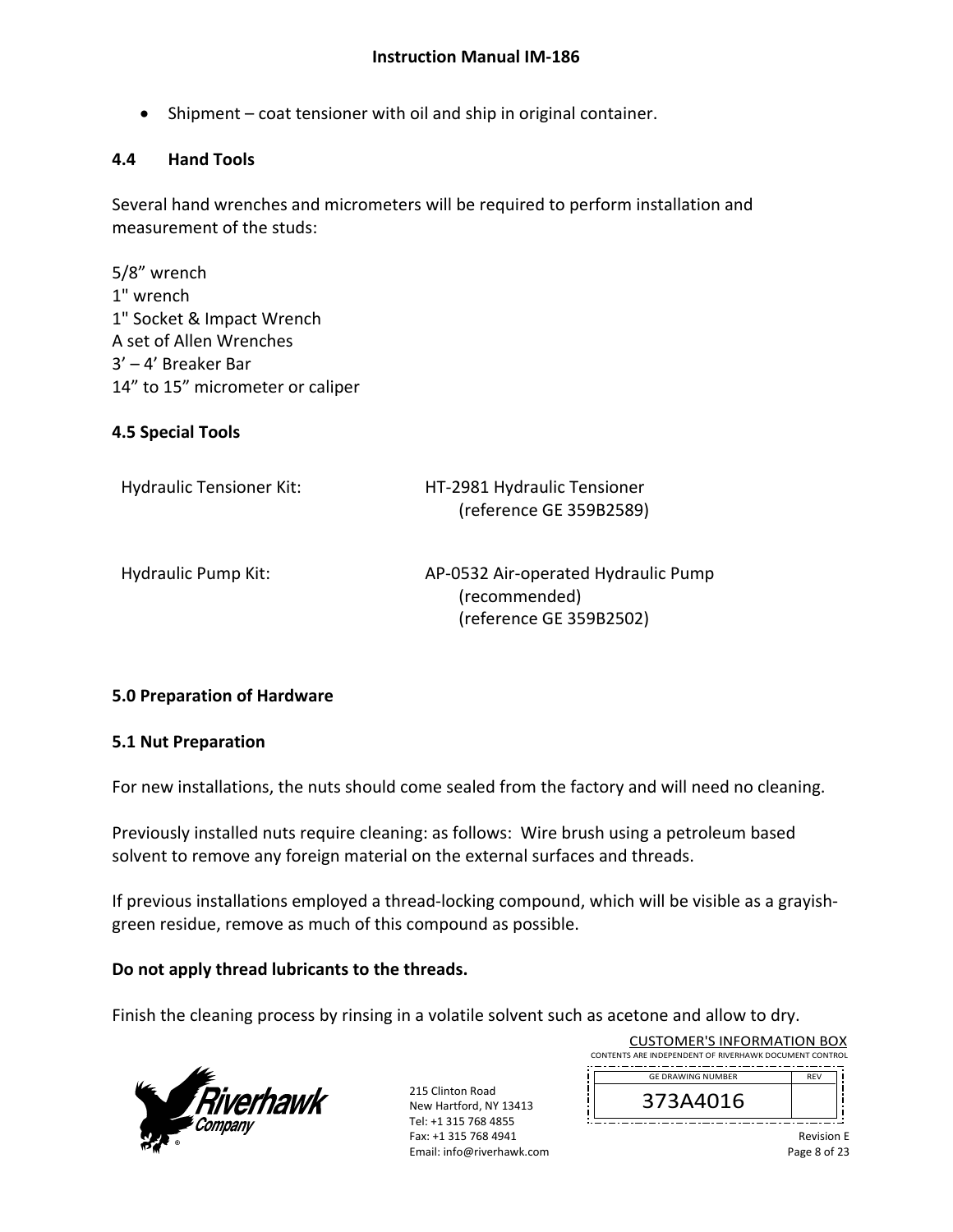### **5.2 Stud Preparation**

For new installations, the studs should come sealed from the factory and will need no cleaning

### **5.2.1 Stud Cleaning ‐ Old Installations**

Previously installed studs may require cleaning. Clean conical threads should have a bright and shiny appearance.

If cleaning is required, follow these steps:

1. Blow out the threads with compressed air to remove loose debris and dry conical threads. Do not apply a solvent or other cleaning solution to the threads as this may chemically attack the stud.

2. Use Stud Cleaning Kit, GT-4253 or a similar 1" diameter Brass power brush.



Picture of Brass Power Brush

3. Insert the brush into an electric drill and set drill to run in a counterclockwise direction at high speed.

4. Work the drill in a circular motion while moving the brush in and out to clean all of the threads. Try not to hold the brush in one place too long, so as not to remove the stud's protective coating.

- 5. Blow out the threads with compressed air to remove loosened debris.
- 6. Visually inspect threads for cleanliness. Threads should be bright and shiny.
- 7. Repeat if any dirt can be seen in the threads.
- 8. Inspect threads for any damage that may have been caused by previous installation.

**Do not apply thread lubricants to the threads.** 



215 Clinton Road New Hartford, NY 13413 Tel: +1 315 768 4855 Fax: +1 315 768 4941 Email: info@riverhawk.com

| <b>CUSTOMER'S INFORMATION BOX</b>                      |            |  |
|--------------------------------------------------------|------------|--|
| CONTENTS ARE INDEPENDENT OF RIVERHAWK DOCUMENT CONTROL |            |  |
| <b>GE DRAWING NUMBER</b>                               | <b>RFV</b> |  |

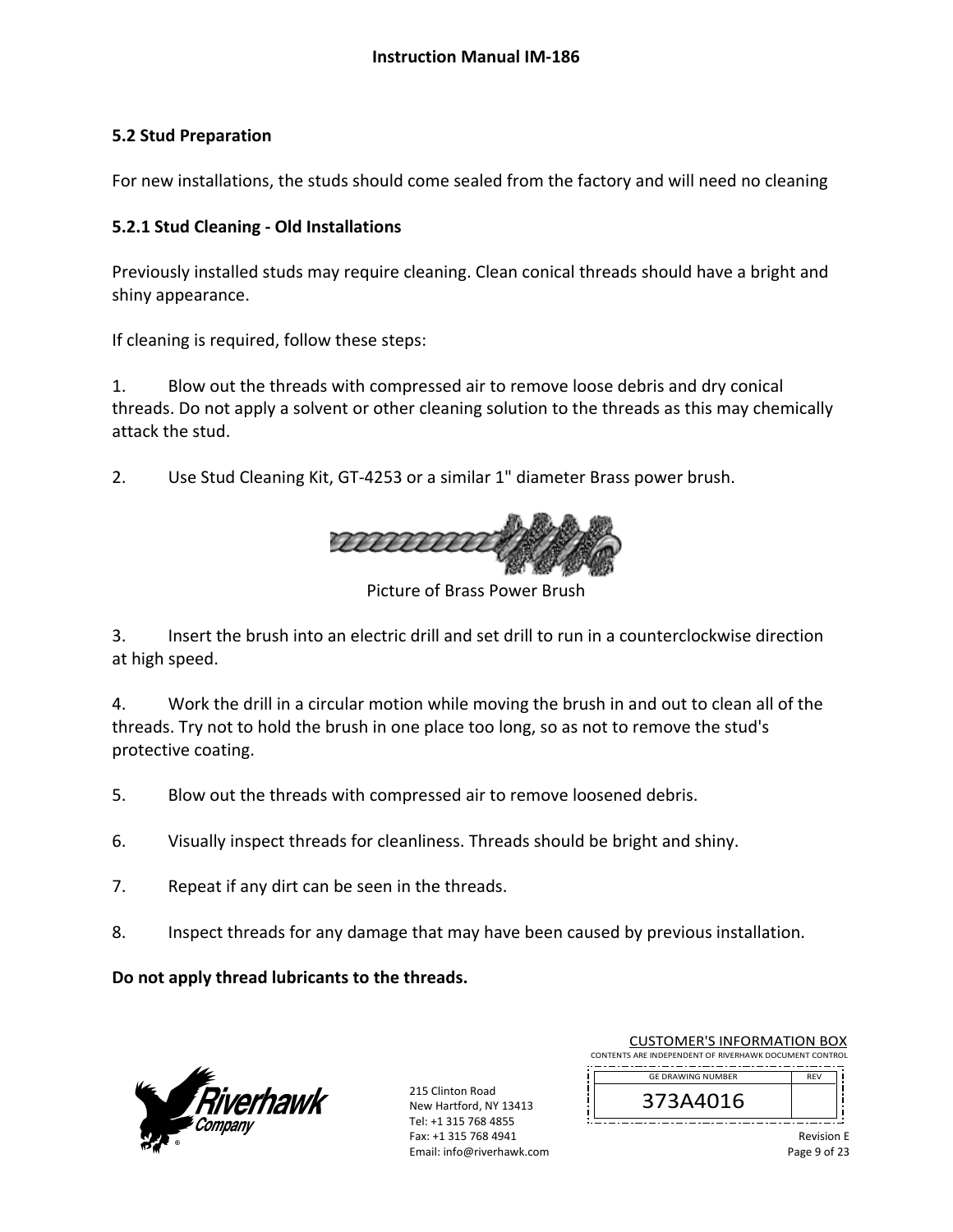Finish the cleaning process by rinsing in a volatile solvent such as acetone and allow to dry.

#### **5.3 Stud Length Measurement**

Measure and record the initial lengths of the studs. The following recommendations will improve your results.

- **Plan to start and finish any flange in the same day.**
- **Studs and flange must be at the same temperature.**
- **Number each stud with a marker.**
- **Mark the location of measurement on stud end with a permanent marker.**
- **Measure each stud to nearest 0.001 inch.**
- **Record each measurement on the supplied charts.**
- **Do not allow the micrometer to set in the sun**

#### **6.0 Stud and Nut Assembly**

Refer to Hardware Assembly Drawing (HF‐1554) listed in Sect.2.0 of this manual.

- 1. Assemble cylindrical nut to the tapered thread end (Pull End) of the stud.
- 2. Slide the assembly into the flange from the coupling side as shown in Figures 1 & 2 then install the other Cylindrical nut on the backside (**the cylindrical nuts are identical)**.
- 3. **Adjust the stud/nut assembly so that the stud protrudes from the face of the cylindrical nut the amount depicted on the hardware drawing (HF‐1554) TYPICALLY 0.250" TURBINE END. SETTING THIS PROTRUSION OF STUD TO NUT IS CRITICAL FOR PROPER TENSIONER OPERATION**. **Hand tighten the assembly to a snug fit.** See Photos 1 & 2 for a view of the assembly of studs and nuts in the flange prior to tensioning.

#### **7.0 Assembly of Hydraulic Tensioner Equipment**

#### **7.1 Kit Assembly**

Assemble the hydraulic pump with its hose to the puller tool and **bleed the system of air per following instructions in paragraph 6.3 (MUST BE ON A STUD)**. Photo 3 shows hose connected to manifold of tensioner.

#### **7.1.1 Fittings**



215 Clinton Road New Hartford, NY 13413 Tel: +1 315 768 4855 Fax: +1 315 768 4941 Email: info@riverhawk.com

CUSTOMER'S INFORMATION BOX CONTENTS ARE INDEPENDENT OF RIVERHAWK DOCUMENT CONTROL

--------------------------REV GE DRAWING NUMBER

373A4016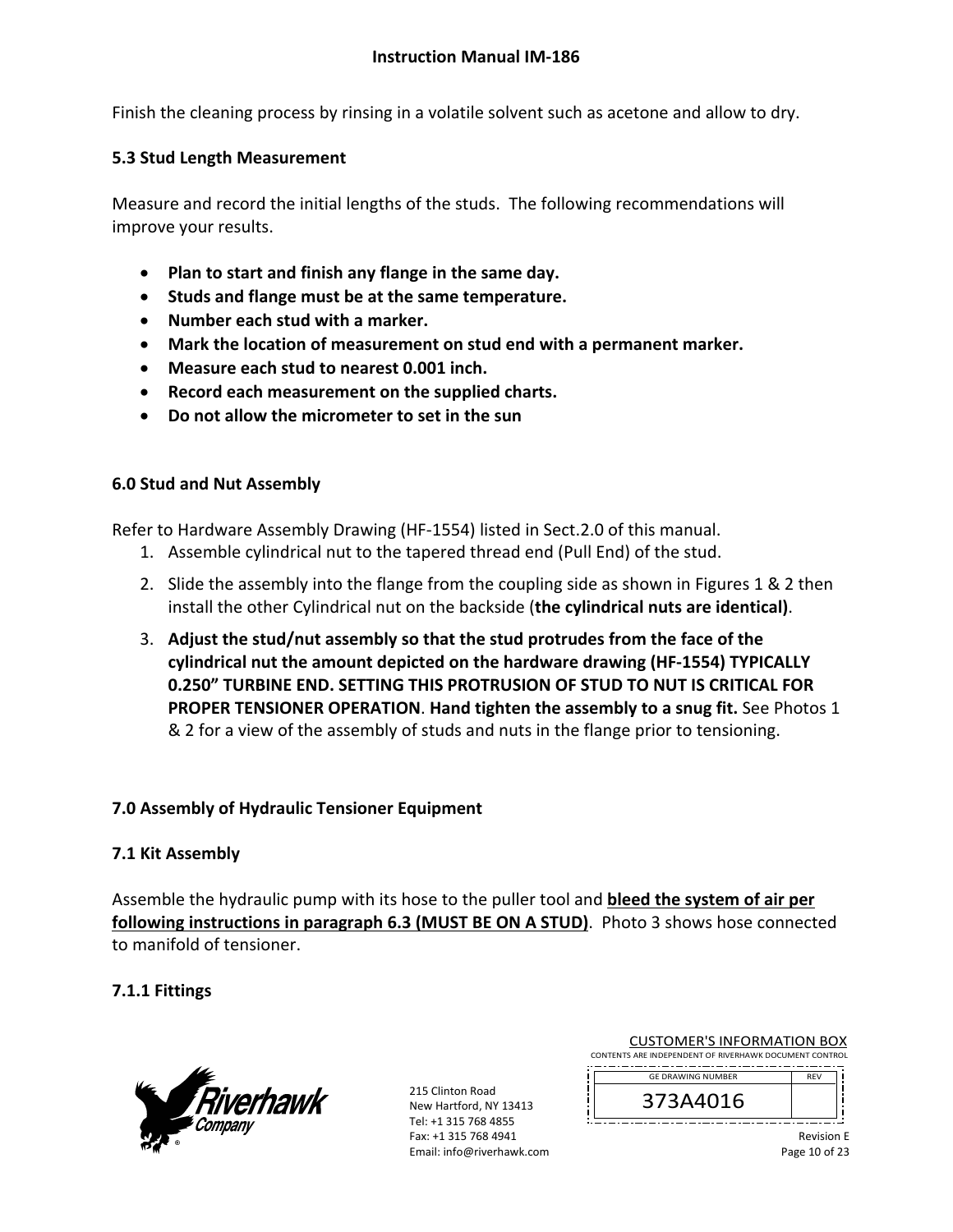Make sure both male and female parts are clean and free of debris; see Figure 4 for fitting configuration. Hold female part securely when tightening so as to prevent damage to adjacent tubing. If fitting leaks, first try retightening as needed. If leaking continues then disassemble and check for scratches or debris on the seating conical surfaces. Clean as required. Replace plastic caps when finished with tooling.

### **7.2 Pump**

The pump kit is shipped full of hydraulic oil. The pump reservoir cap is sealed for shipment. To use turn cap to the vent position. To prevent oil spillage close cap when not in use, during storage and shipment. Lost oil should be replaced with Enerpac Hydraulic Oil. ISO 32. Mineral Oil may be substituted, if necessary.

### **7.3 Bleeding Hydraulic System**

Follow the tensioner assembly instructions of Section 8.0

**TO AVOID FAILURE, ENSURE SAFETY AND PROPER OPERATION THE TENSIONER ASSEMBLY MUST BE MOUNTED ON THE STUD BEFORE BLEEDING THE SYSTEM AND TENSIONING BEGINS.**  The tensioner has four ports see Fig. 3, one for pressurizing, two for bleeding the system and a fourth pressure relief port. To facilitate bleeding, start by first mounting the tensioner at the 9 o'clock stud position, which will critically place the bleed ports in their uppermost position. In addition, make sure that the pump is always situated below the tensioner assembly.

The puller tool is equipped with 5/8" [16 mm] hex coned stem bleeder fittings installed in the bleeder ports. With these two fittings loosened simultaneously, stroke the pump repeatedly until the streams of oil exiting the tool from each port are free of air, then retighten the fittings.

Note: The hose is stiff; use of this tooling can be simplified by temporarily mounting the puller tool on one stud prior to final tightening of fittings. This will reduce the tendency for the fittings to loosen during use.

### **8.0 Assembly of Tensioner on Stud**

### **8.1 Handling of the Tensioner**

**Note:** Before threading the puller screw into the stud, carefully check the cleanliness of both the stud's and the puller screw's conical threads. Apply a light coat of clean turbine oil or a



215 Clinton Road New Hartford, NY 13413 Tel: +1 315 768 4855 Fax: +1 315 768 4941 Email: info@riverhawk.com

| <b>CUSTOMER'S INFORMATION BOX</b>                           |  |
|-------------------------------------------------------------|--|
| CONTENTS ARE INDEPENDENT OF RIVERHAWK DOCUMENT CONTROL      |  |
| -------------------------<br>--<br><b>GF DRAWING NUMBER</b> |  |

373A4016

REV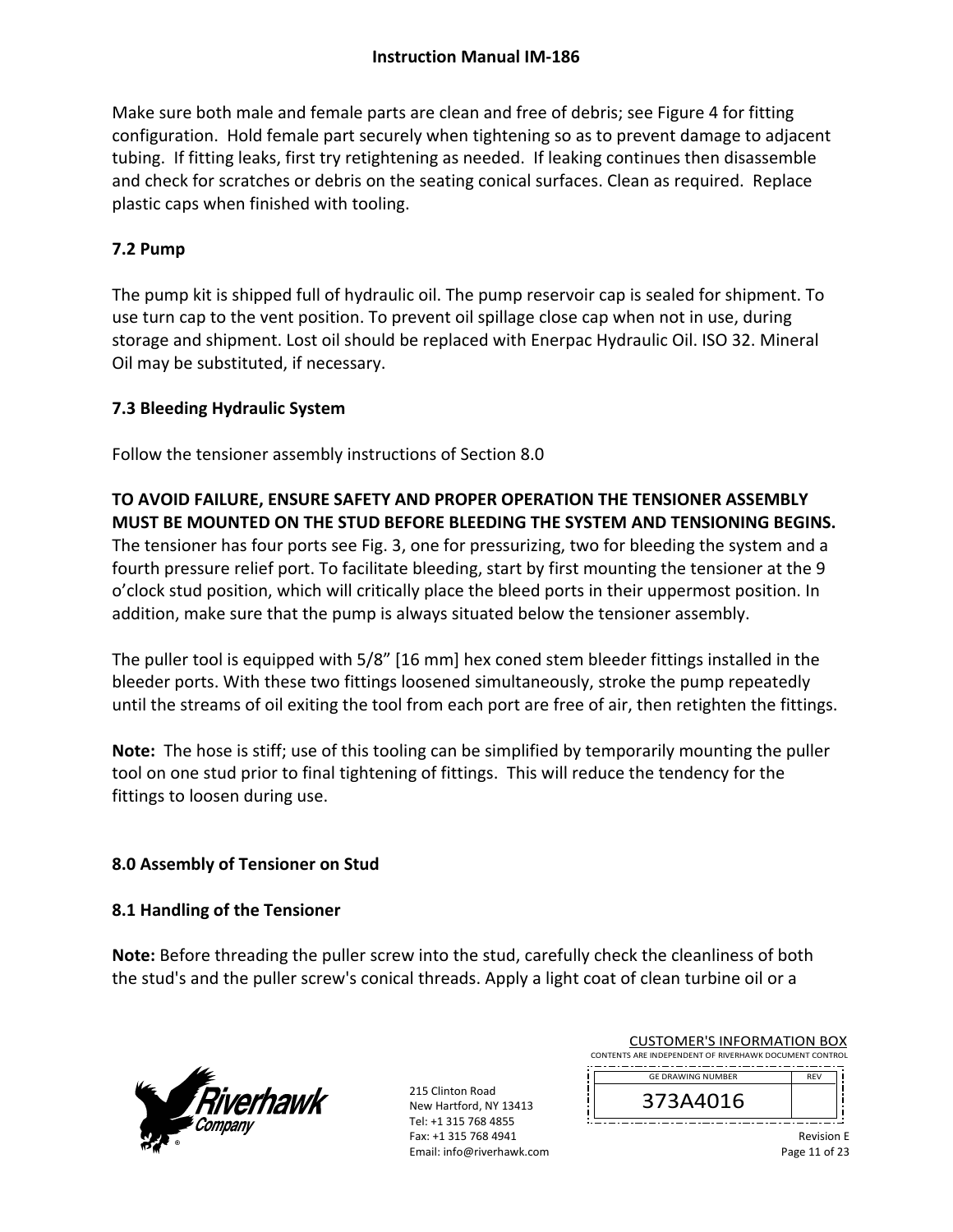spray lubricant to the puller screw. Do not use "Never Seize" on the conical threads. This procedure will ease assembly and assure positive mating of the threads before tightening.

Refer to Tensioner Assembly drawing and Figure 3 for views of the tensioner to flange mounting. All tensioning will be performed on the coupling side of the flange connections.

- 1. Clean puller screw and check for any debris and dents.
- 2. Puller screw should be free to rotate and move back and forth.
- 3. Seam between cylinders closed tightly.
- 4. Inspect tensioner guard for any signs of damage. Bent guards should be replaced. Also, be sure the rubber pad is in place on the end of the guard, if missing, replace.

This assembly has the following features, which should make stud tensioning safe and easy:

- The safety cage is integral (bolted) to the puller tool
- The hydraulic piston is spring loaded to retract

Assembly sequence is as follows:

- 1. Place the spanner ring over the puller screw on the tensioner.
- 2. Apply a light coat of clean turbine oil or a spray lubricant to the puller screw. Do not use "Never Seize" on the conical threads.
- 3. Place and hold the tensioner assembly over the end of the stud to be tightened. See photos 3 &4.
- 4. Hold the stud steady with a 1/2" hex key wrench and lightly tighten the puller screw into the conical thread of the stud with a wrench.
- 5. Slide the puller screw in to the tapered thread of the stud and hand tighten. **Be sure not to cross thread assembly.**
- 6. Place the spanner ring pins into the cylindrical nut located on the stud.
- 7. At this point the Tensioner Assembly **MUST BE FREE TO ROTATE,** the puller screw must be tight in the stud**.**

**If the puller tool is not free to rotate when the puller screw is tight then, either (1) the stud is not properly positioned in the flange and the nuts must be repositioned so that the stud is shifted slightly more on the puller tool side, or (2) The tensioner is damaged and must be returned for repair.** 



215 Clinton Road New Hartford, NY 13413 Tel: +1 315 768 4855 Fax: +1 315 768 4941 Email: info@riverhawk.com

| <b>CUSTOMER'S INFORMATION BOX</b>                      |  |
|--------------------------------------------------------|--|
| CONTENTS ARE INDEPENDENT OF RIVERHAWK DOCUMENT CONTROL |  |
| <b>GE DRAWING NUMBER</b>                               |  |
|                                                        |  |

373A4016

Revision E Page 12 of 23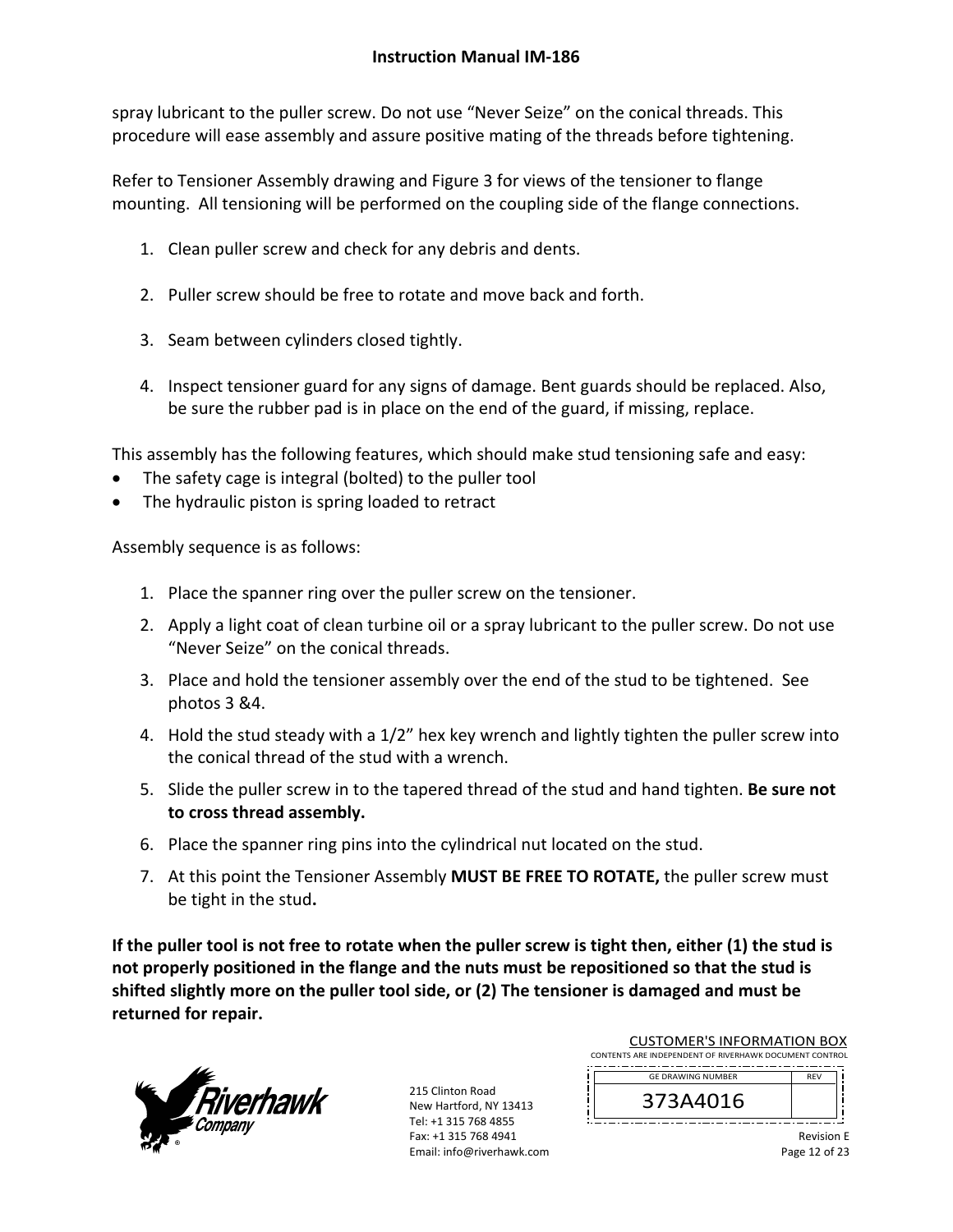Repositioning the stud can be done as follows:

- 1. Slightly loosen the puller screw.
- 2. Back the nut opposite puller tool off about 1/2 turn.
- 3. Tighten the puller screw side nut to take up the slack.
- 4. **Retighten** the puller screw per above and check for looseness of tool.

**Note: Do not over extend the stud. Over extension can cause the piston to loose its seal and leak oil.** 

#### **CAUTION**

**Personal injury and equipment damage can occur if the puller screw is not securely engaged with the tapered thread of the stud. Proper engagement is achieved when the puller screw is tight in the stud and the Tensioner Assembly is free to rotate.**

### **9.0 Stud Pulling and Tensioning**

The studs will be tensioned in two steps, at 50% pressure and at final pressure. Follow the tensioning sequence for each flange joint as defined on the data sheets found at the end of this manual

#### **WARNING**

### **The safety cage MUST be in place and hands kept out of designated areas at all times when the tensioner is pressurized otherwise personal injury can occur.**

#### **9.1 Tensioning at 50% pressure**

After the tensioner is properly installed apply hydraulic pressure to the tool. Bring the pressure to the 50% level in accordance with the following table.

| <b>Flange Position</b> | <b>Stud Size</b>     | 50% Pressure | 50% Stretch    |
|------------------------|----------------------|--------------|----------------|
|                        | 2.246"               | 9000 psi     | Do not measure |
| Turbine to Coupling    | $[57.05 \text{ mm}]$ | [620 bar]    | Do not use     |

Turn the cylindrical nut using the appropriate spanner ring and pin wrench as depicted in Figure 3 until it bottoms on the flange.



215 Clinton Road New Hartford, NY 13413 Tel: +1 315 768 4855 Fax: +1 315 768 4941 Email: info@riverhawk.com i I

|                                                        | CUSTUMER S INFORMATION BUX |                      |          |  |
|--------------------------------------------------------|----------------------------|----------------------|----------|--|
| CONTENTS ARE INDEPENDENT OF RIVERHAWK DOCUMENT CONTROL |                            |                      |          |  |
|                                                        | --<br>--<br>--             | --<br>--<br>--<br>-- | --<br>-- |  |
|                                                        | <b>GF DRAWING NUMBER</b>   |                      |          |  |

CUCTOMERIC INFORMATION BOY

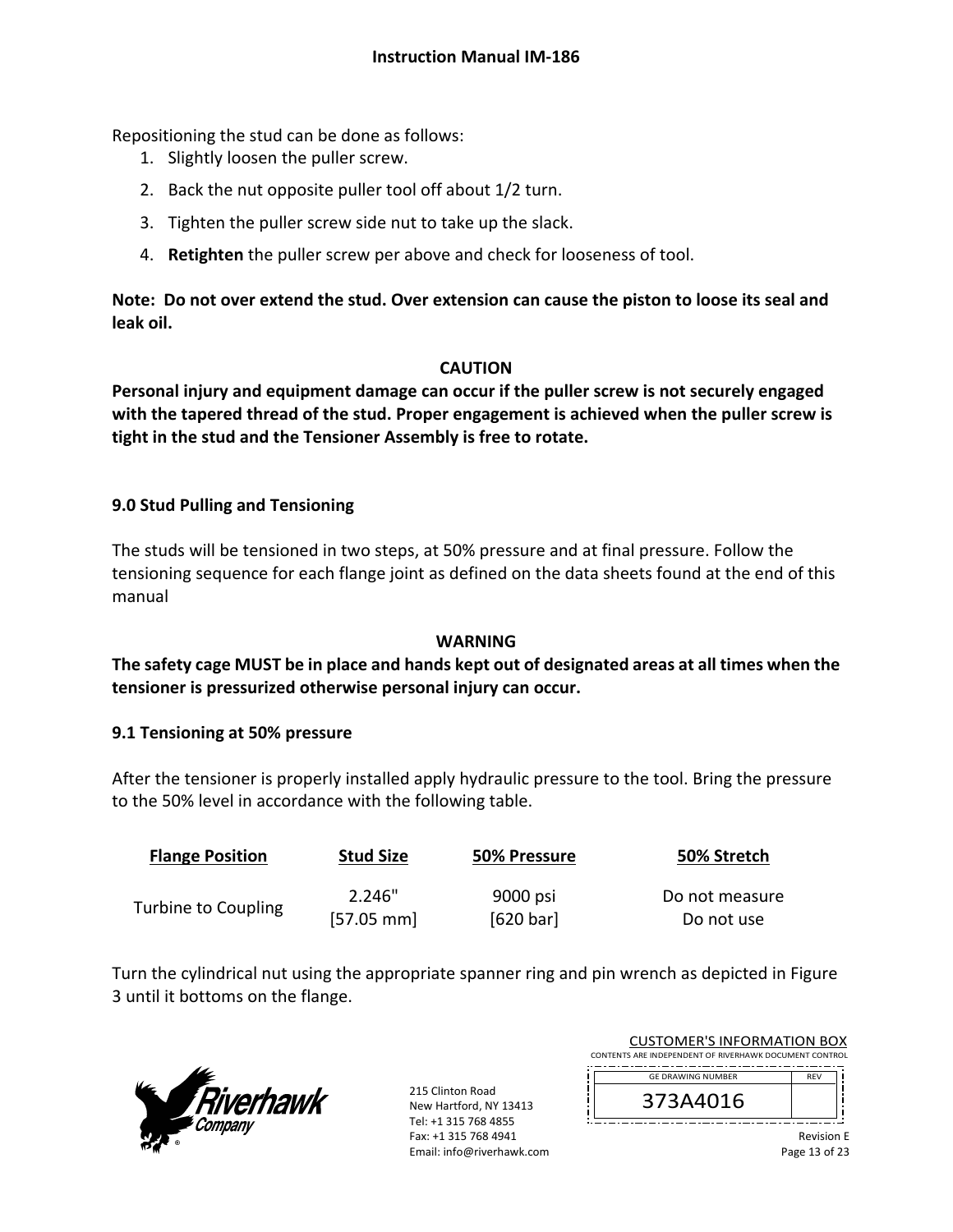### **9.2 Removing the Tensioner from an Installed Stud**

The tensioner removal is to accomplished by the follows steps:

- 1. Release the puller tool pressure by opening the valve on the pump (Hand Pump Version MP‐0130). Leave the valve open. This is automatic on the air‐operated hydraulic pump.
- 2. Unscrew the puller screw using a wrench
- 3. Tapping the wrench with a hammer may be necessary to loosen the puller screw.
- 4. Move the tool to the next stud/nut assembly to be tensioned, following the sequence/pattern as defined on the supplied data sheets.

### **9.3 Tensioning at Final Pressure**

Repeat the pulling and tightening procedure stated above at full pressure. Measures the length of the studs after all have been tensioned. The final pressure and required stretch values are listed in the following table

| <b>Flange Position</b> | <b>Stud Size</b> | <b>Final Pressure</b> | <b>Final Stretch</b> |
|------------------------|------------------|-----------------------|----------------------|
|                        | 2.246"           | 17000 psi             | $0.034"$ - $0.036"$  |
| Turbine to Coupling    | $[57.05$ mm      | [1170 bar]            | $[0.86$ mm - 0.91 mm |

**Note:** Before threading the puller screw into the stud, carefully check the cleanliness of both the stud's and the puller screw's conical threads. Apply a light coat of clean turbine oil or a spray lubricant to the puller screw. Do not use "Never Seize" on the conical threads. This procedure will ease assembly and assure positive mating of the threads before tightening.

#### **CAUTION**

## **DO NOT EXCEED THE MAXIMUM PRESSURE VIBROSCRIBED ON THE PULLER BODY. Excessive pressure can damage the stud and puller screw.**

Excessive stretch variation or low stretch values can be corrected by retensioning all or selected studs to the pressure values stated above. Have final stretch values approved by the supervisor responsible for the installation.

### **10.0 Thread Locking**

Once pulling and tensioning is completed all stud nuts must be locked in position.



215 Clinton Road New Hartford, NY 13413 Tel: +1 315 768 4855 Fax: +1 315 768 4941 Email: info@riverhawk.com

|                                                        | CUSTUMER S INFORMATION BUX |                      |          |  |
|--------------------------------------------------------|----------------------------|----------------------|----------|--|
| CONTENTS ARE INDEPENDENT OF RIVERHAWK DOCUMENT CONTROL |                            |                      |          |  |
|                                                        | --<br>--<br>--             | --<br>--<br>--<br>-- | --<br>-- |  |
|                                                        | <b>GF DRAWING NUMBER</b>   |                      |          |  |

CUCTOMERIC INFORMATION BOY

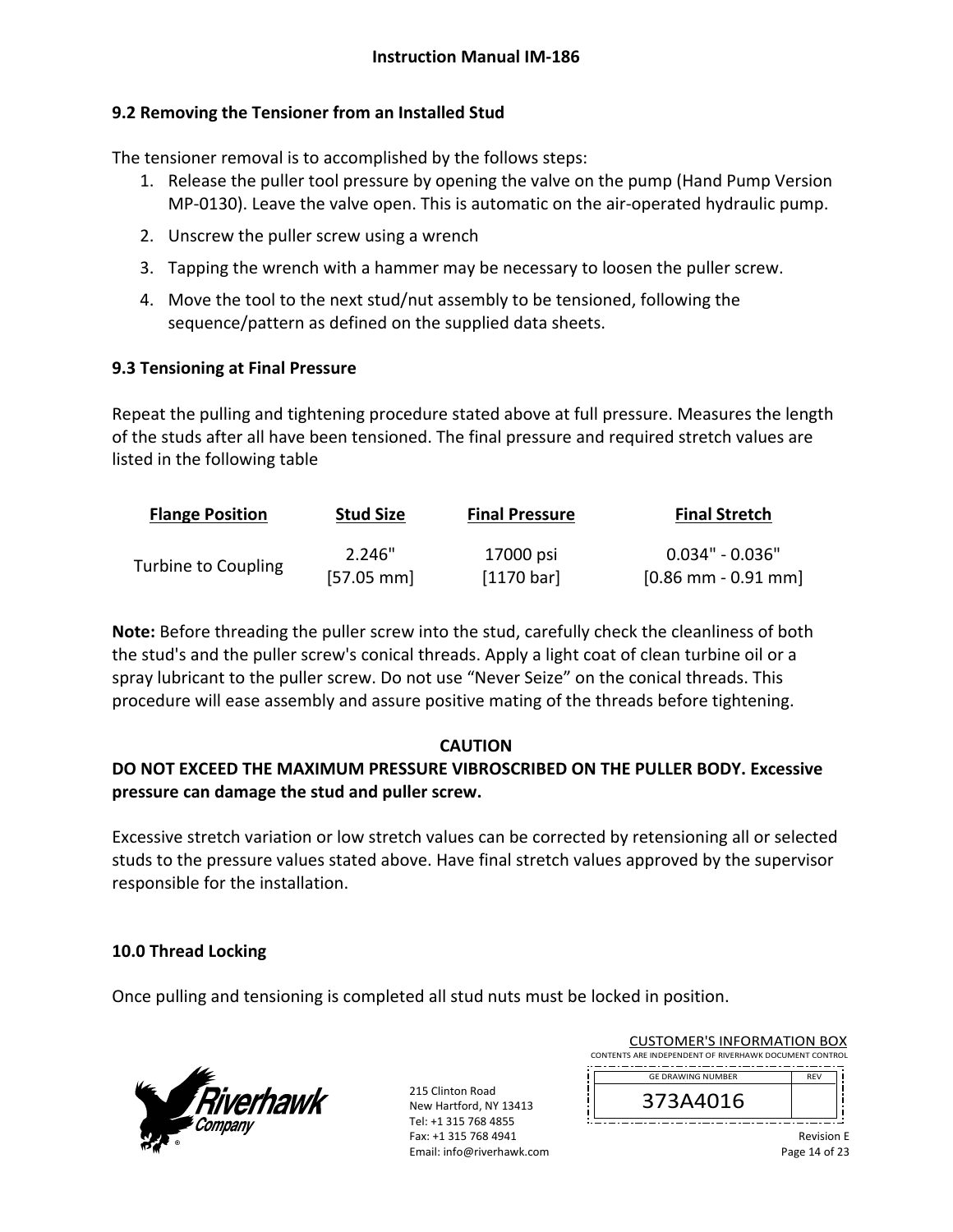### **10.1 Thread Locking Using a Mechanical Locking Device**

Mechanical Locknuts have two set screws located in the top face, see Figure 6. Before threading the nut onto the stud check to be certain that the set screws are free to turn. Once the nut is seated torque the set screws to the values specified in the following table. When seated and torqued to the values specified the load created by the set screw displaces the thread of the nut in the area of the web creating the desired locking action.

| <b>Nut Diameter</b> | <b>Set Screw Size</b> | <b>Torgue</b>           |  |
|---------------------|-----------------------|-------------------------|--|
| $2 - 1/4"$          |                       | $80$ in Ibs - 90 in Ibs |  |
| [58 mm]             | $1/4$ "-28 UN         | $[9.0 N·m - 10.1 N·m]$  |  |

#### **11.0 Stud/Nut Removal**

Sections 10.1 describes the procedures to be followed in removing nuts that have been installed with the mechanical locking feature.

#### **11.1 Removal of Assemblies with Mechanical Locknuts**

For those assemblies which have been locked using mechanical locknuts, removal is accomplished as follows:

- 1. Using a wire brush and shop air clean the internal tapered thread of the stud to remove any debris/deposits which may have accumulated during service. (see section 5.2.1)
- 2. With an Allen-wrench loosen the two locking set screws but do not remove from the nut see Figure 6.
- 3. Install the puller tool to the stud as described in Section 6.0. Apply the appropriate hydraulic pressure per the Table below and using the spanner ring and spanner/pin wrenches shown in Figure 7 loosen the nut, then release the pressure and remove the puller tool.

| <b>Flange</b>    | <b>Stud Size</b>     | <b>Pressure</b> |
|------------------|----------------------|-----------------|
|                  |                      |                 |
| Turbine/Coupling | 2.246 in.            | 17,000 psi      |
|                  | $[57.05 \text{ mm}]$ | [1170 bar]      |



215 Clinton Road New Hartford, NY 13413 Tel: +1 315 768 4855 Fax: +1 315 768 4941 Email: info@riverhawk.com

| CONTENTS ARE INDEPENDENT OF RIVERHAWK DOCUMENT CONTROL |            |  |
|--------------------------------------------------------|------------|--|
| <b>GE DRAWING NUMBER</b>                               | <b>RFV</b> |  |
| 373A4016                                               |            |  |
|                                                        |            |  |

CUSTOMER'S INFORMATION BOX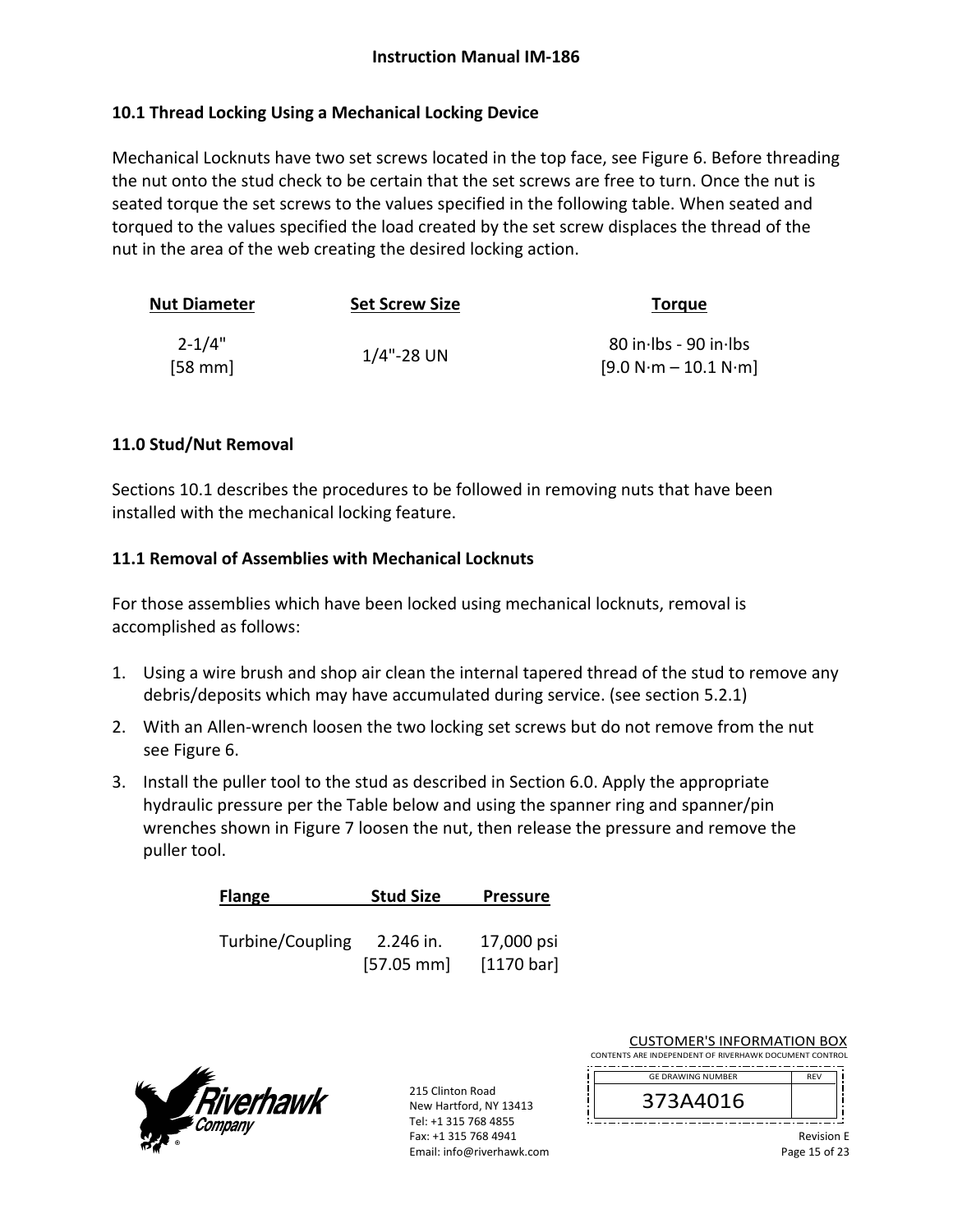#### **12.0 Frequently Asked Questions**

This section contains some frequently asked questions and problems. If the steps listed here do not solve your problem, contact the Riverhawk Company thru our website, email, or phone call.

- **Q**: A tensioner has pulled itself out of the stud's conical threads. Can I continue using a tensioner on this stud?
- **A**: No. Both the tensioner and the stud may have been damaged. If the stud is tensioned, a Nut Buster repair kit, from Riverhawk, must be used to remove the damaged stud by drilling out the nut. Riverhawk can supply a replacement stud and nut based on the initial weight certification supplied with the hardware set (see section 4.2). The damaged tensioner should also be returned to Riverhawk for inspection and repair.
- **Q**: The hydraulic tensioner has been taken up to its final pressure. The final stretch length is short of the final stretch target. What is the next step?
- **A**: Do not increase the hydraulic pressure. Check if the hydraulic pump is set to the right pressure. Install the tensioner and re‐pressurize the tensioner to the final pressure then recheck the stretch measurement. If the stretch value is still short, remove the stud from the hole and re-measure the stud's initial length then try to install the stud again.
- **Q**: The hydraulic tensioner has been taken up to its final pressure. The final stretch length is larger than the final stretch target. What is the next step?
- **A**: Remove the stud from the bolt hole. Check if the hydraulic pump is set to the right pressure. Re‐measure the stud's initial length then try to install the stud again.
- **Q**: Is there an easier way to support or move the tensioner around the coupling shaft?
- **A**: Use two straps. One around the coupling shaft and the other attach to any overhead support. Straps must be slack during mounting tensioner to stud and during tensioning.



215 Clinton Road New Hartford, NY 13413 Tel: +1 315 768 4855 Fax: +1 315 768 4941 Email: info@riverhawk.com i

| CONTENTS ARE INDEPENDENT OF RIVERHAWK DOCUMENT CONTROL |            |  |
|--------------------------------------------------------|------------|--|
| <b>GE DRAWING NUMBER</b>                               | <b>RFV</b> |  |
|                                                        |            |  |

CUSTOMER'S INFORMATION BOX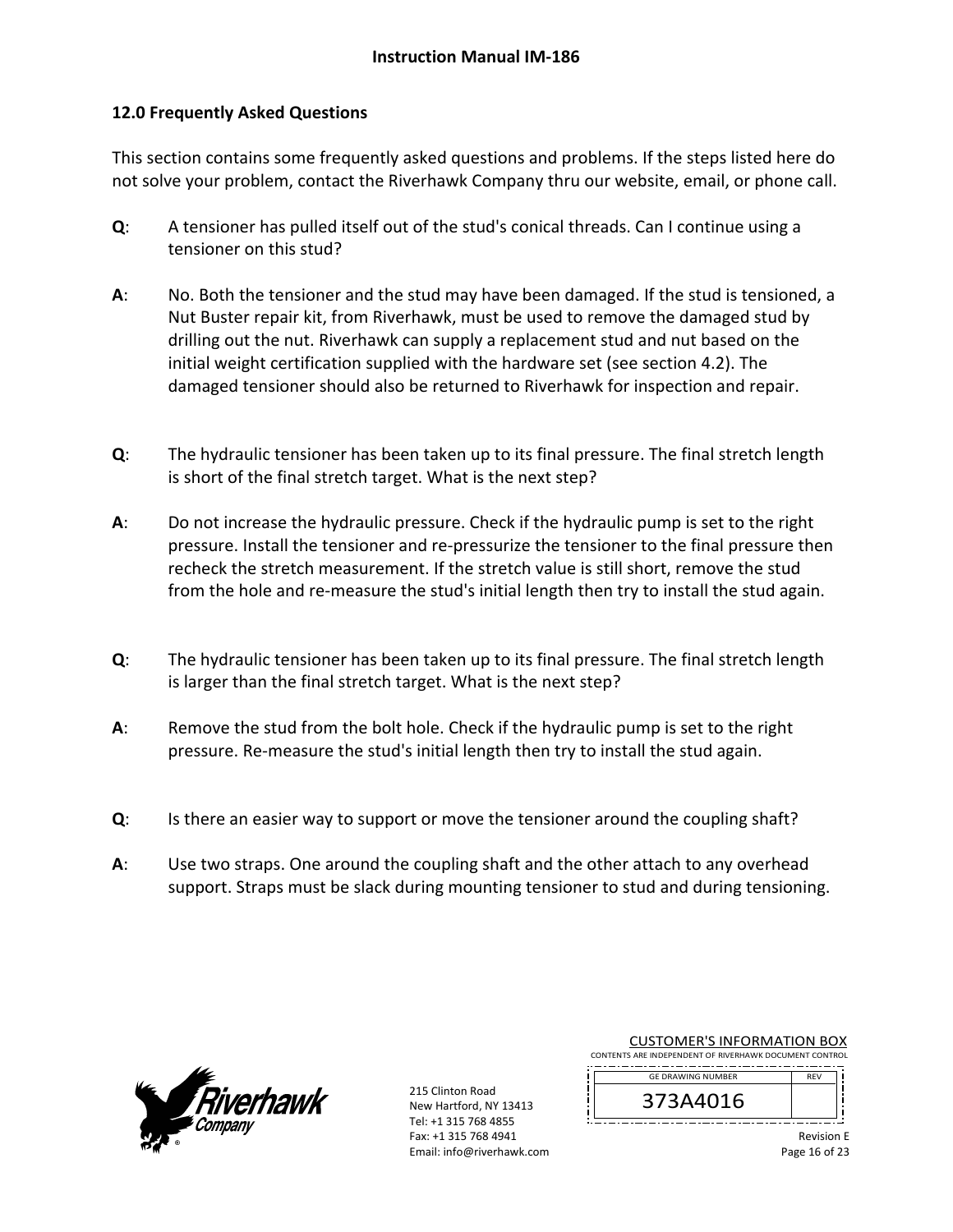- **Q**: The tensioner is at its final pressure, but the nut cannot be loosen.
- **A**: If the nuts cannot be loosened at the final pressure, continually increasing the pressure will not help and can be dangerous and in some cases make it harder to remove the nut. Check the nut to see if its set screws have been loosened. Check for and remove any corrosion around the nut's threads.
- **Q**: How do I clean the conical threads on a stud?
- **A**: The conical threads are best cleaned using a spiral wound brass brush in a drill as described in section 5.2.1
- **Q**: During the initial steps of removing a tensioned stud, the stick‐out length is found to be wrong.
- **A**: Do not proceed. Contact Riverhawk for assistance. With the wrong stick‐out length, the hydraulic tensioner has a limited stroke and may not work properly and can be damaged.
- **Q**: The hydraulic pump appears to be leaking.
- **A**: Check the hose connection to the hydraulic pump. If the 1/4" high pressure fitting is not assembled correctly it may look like the pump is leaking. If the problem continues, it may be necessary to open the pump kit. Contact Riverhawk for guidance.
- **Q**: The hydraulic hose has a collar on it that can't be moved by hand
- **A**: The collar is sometimes held in place with a thread locking compound. This prevents the collar from moving too easily. It may be necessary to adjust this collar with a set of vise‐ grip pliers. Be careful to not strip the threads off the tube or hose end.



215 Clinton Road New Hartford, NY 13413 Tel: +1 315 768 4855 Fax: +1 315 768 4941 Email: info@riverhawk.com

| <b>CUSTOMER'S INFORMATION BOX</b>                      |  |  |
|--------------------------------------------------------|--|--|
| CONTENTS ARE INDEPENDENT OF RIVERHAWK DOCUMENT CONTROL |  |  |

--------------------------------------REV GE DRAWING NUMBER

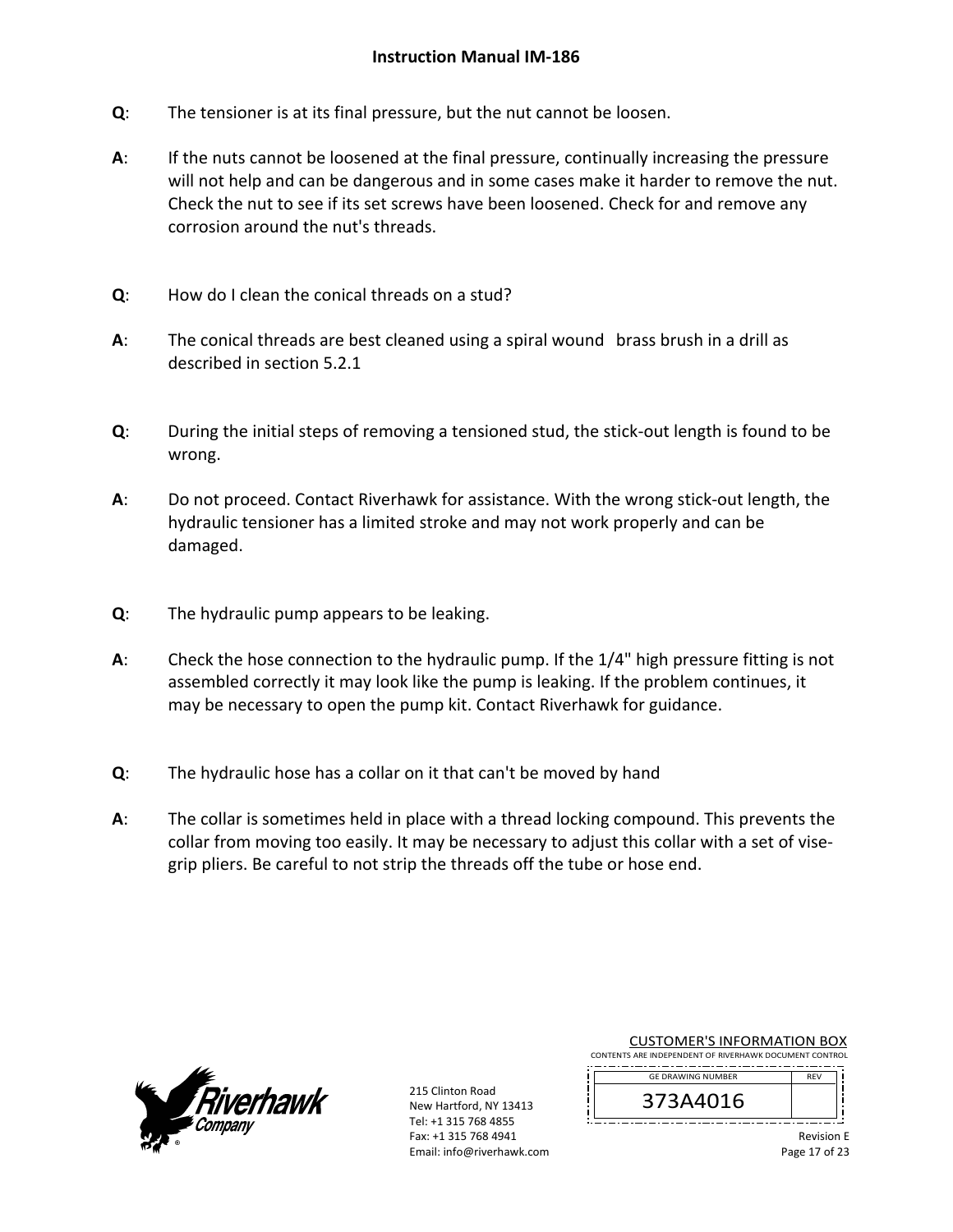### **13.0 Revision History**

| Revision<br>Letter | <b>Effective Date</b> | Description                                                                          |
|--------------------|-----------------------|--------------------------------------------------------------------------------------|
| E                  | May 13, 2022          | Updated EC Declaration of Conformity; Added UKCA<br><b>Declaration of Conformity</b> |
| D                  | Jan 15, 2015          | Updated section 1.0, 4.3, and 15.0                                                   |
| $\mathsf{C}$       | Jun 13, 2014          | Added EC Declaration of Conformity                                                   |
| B                  | Jun 10, 2009          | Added turbine oil and removed "Never Seize" from<br>sections 1.0, 3.0, 8.1, and 9.3  |
| A                  | Mar 25, 2009          | Added sections 3 and 13                                                              |
|                    | Mar 16, 2006          | Released                                                                             |



215 Clinton Road New Hartford, NY 13413 Tel: +1 315 768 4855 Fax: +1 315 768 4941 Email: info@riverhawk.com

j

CUSTOMER'S INFORMATION BOX

CONTENTS ARE INDEPENDENT OF RIVERHAWK DOCUMENT CONTROL REV GE DRAWING NUMBER



į l ! 

į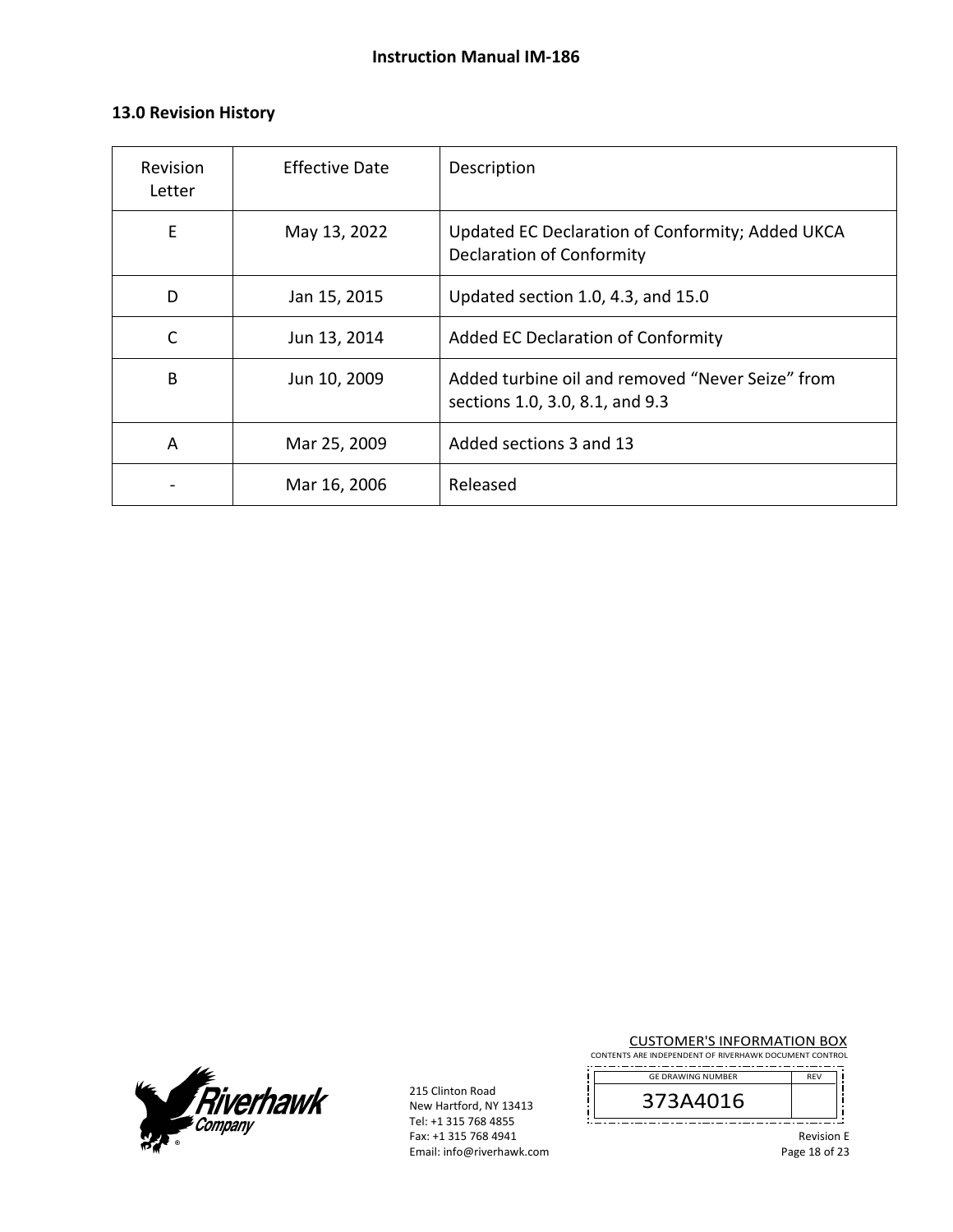**Appendix A1** 

## **EC Declaration of Conformity**

| Manufacturer: | Riverhawk Company           |
|---------------|-----------------------------|
| Address:      | 215 Clinton Road            |
|               | New Hartford, NY 13413, USA |

The hydraulic pump and bolt tensioning tool described in this manual are used for installing and applying tension to large bolts that are specifically designed by Riverhawk Company to be tensioned hydraulically.

All applicable sections of European Directive 2006/42/EC for machinery have been applied and fulfilled in the design and manufacture of the hydraulic pump and bolt tensioning tool described in this manual. Reference also ISO 12100:2010, ISO 4413:2010, and ISO 4414:2010.

Furthermore, this equipment has been manufactured under the Riverhawk quality system per EN ISO 9001:2015

Consult the Declaration of Conformance included with the shipment of this equipment that identifies the authorized Riverhawk representative, applicable serial numbers, and appropriate signature.



215 Clinton Road New Hartford, NY 13413 Tel: +1 315 768 4855 Fax: +1 315 768 4941 Email: info@riverhawk.com CUSTOMER'S INFORMATION BOX

CONTENTS ARE INDEPENDENT OF RIVERHAWK DOCUMENT CONTROL \_.\_......................... REV GE DRAWING NUMBER

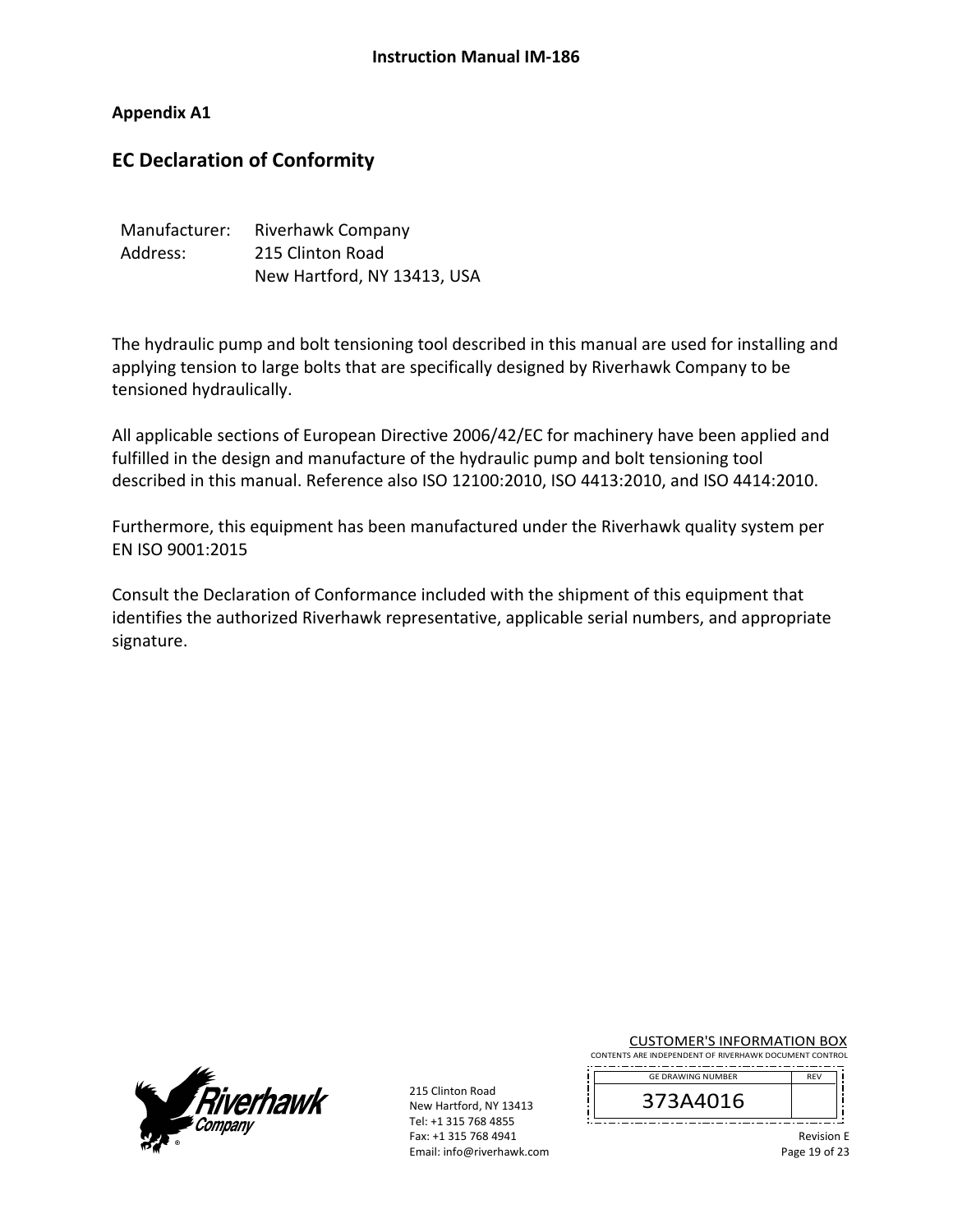#### **Appendix A2**

## **UKCA Declaration of Conformity**

| Manufacturer: | <b>Riverhawk Company</b>    |
|---------------|-----------------------------|
| Address:      | 215 Clinton Road            |
|               | New Hartford, NY 13413, USA |

The hydraulic pump and bolt tensioning tool described in this manual are used for installing and applying tension to large bolts that are specifically designed by Riverhawk Company to be tensioned hydraulically.

All applicable sections of Supply of Machinery (Safety) 2008 have been applied and fulfilled in the design and manufacture of the hydraulic pump and bolt tensioning tool described in this manual. Reference also ISO 12100:2010, ISO 4413:2010, and ISO 4414:2010.

Furthermore, this equipment has been manufactured under the Riverhawk quality system per EN ISO 9001:2015

Consult the Declaration of Conformance included with the shipment of this equipment that identifies the authorized Riverhawk representative, applicable serial numbers, and appropriate signature.



215 Clinton Road New Hartford, NY 13413 Tel: +1 315 768 4855 Fax: +1 315 768 4941 Email: info@riverhawk.com CUSTOMER'S INFORMATION BOX

CONTENTS ARE INDEPENDENT OF RIVERHAWK DOCUMENT CONTROL \_.\_......................... REV GE DRAWING NUMBER

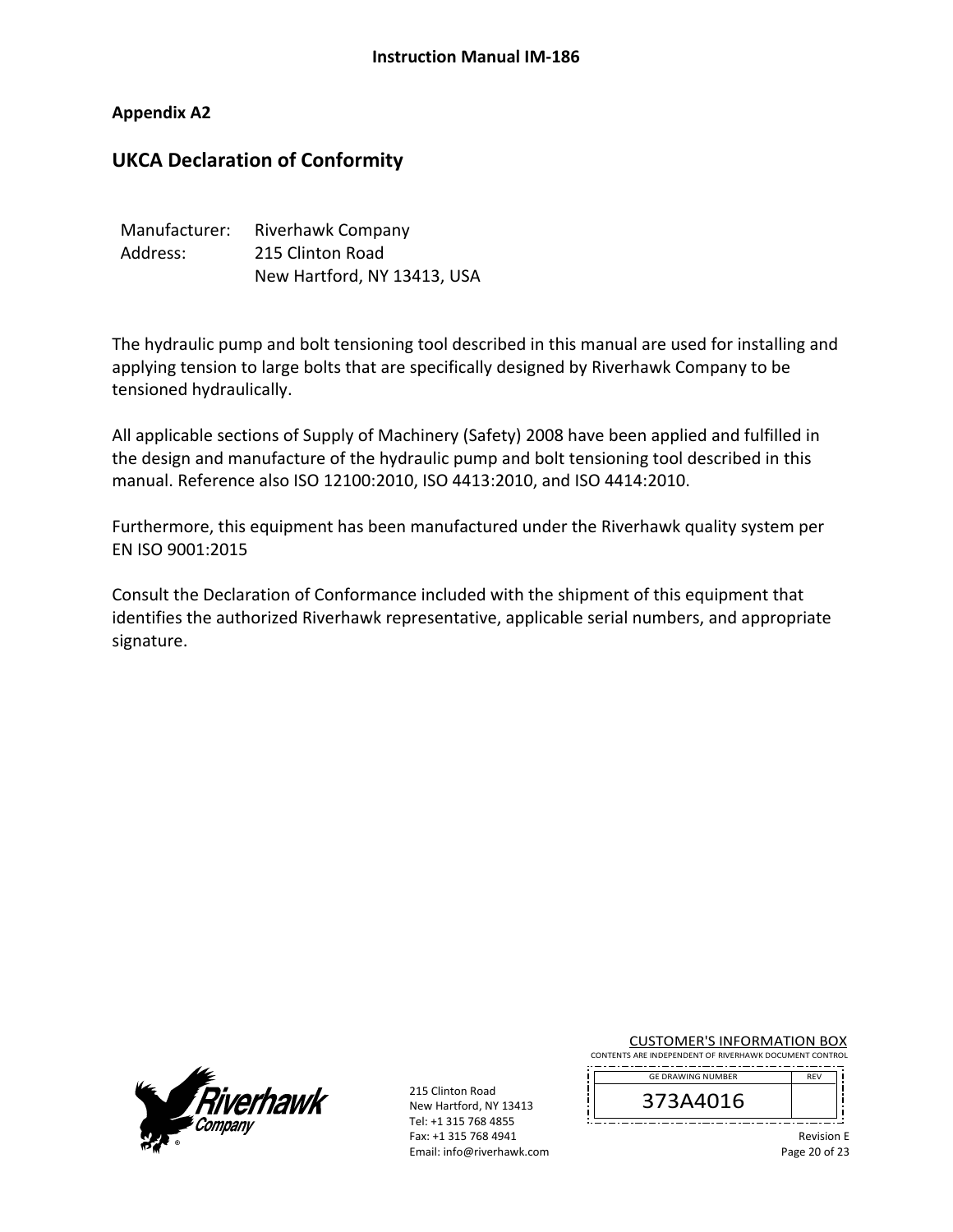





215 Clinton Road New Hartford, NY 13413 Tel: +1 315 768 4855 Fax: +1 315 768 4941 Email: info@riverhawk.com CUSTOMER'S INFORMATION BOX

CONTENTS ARE INDEPENDENT OF RIVERHAWK DOCUMENT CONTROL REV GE DRAWING NUMBER



l ! --------

> Revision E Page 21 of 23

j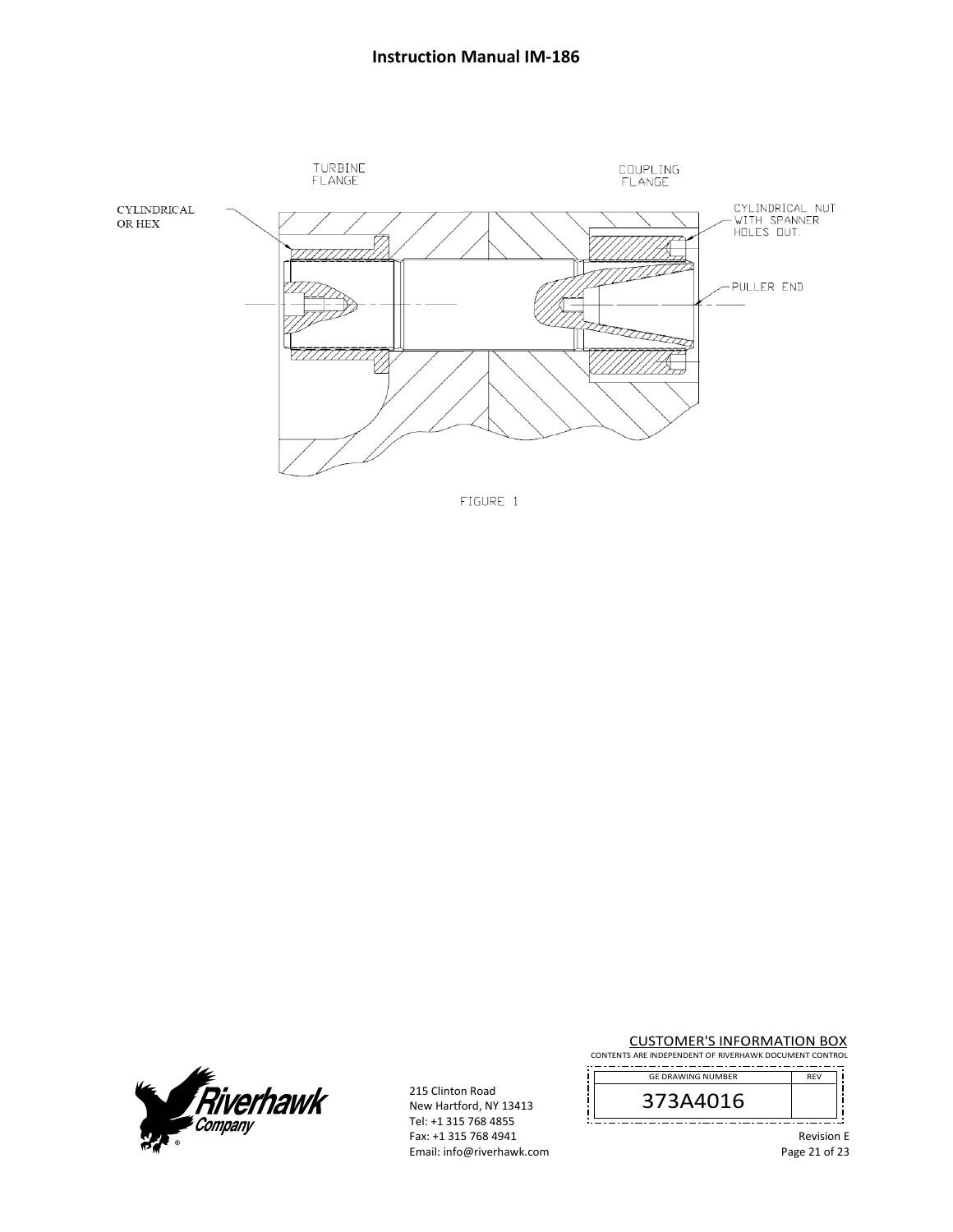



215 Clinton Road New Hartford, NY 13413 Tel: +1 315 768 4855 Fax: +1 315 768 4941 Email: info@riverhawk.com